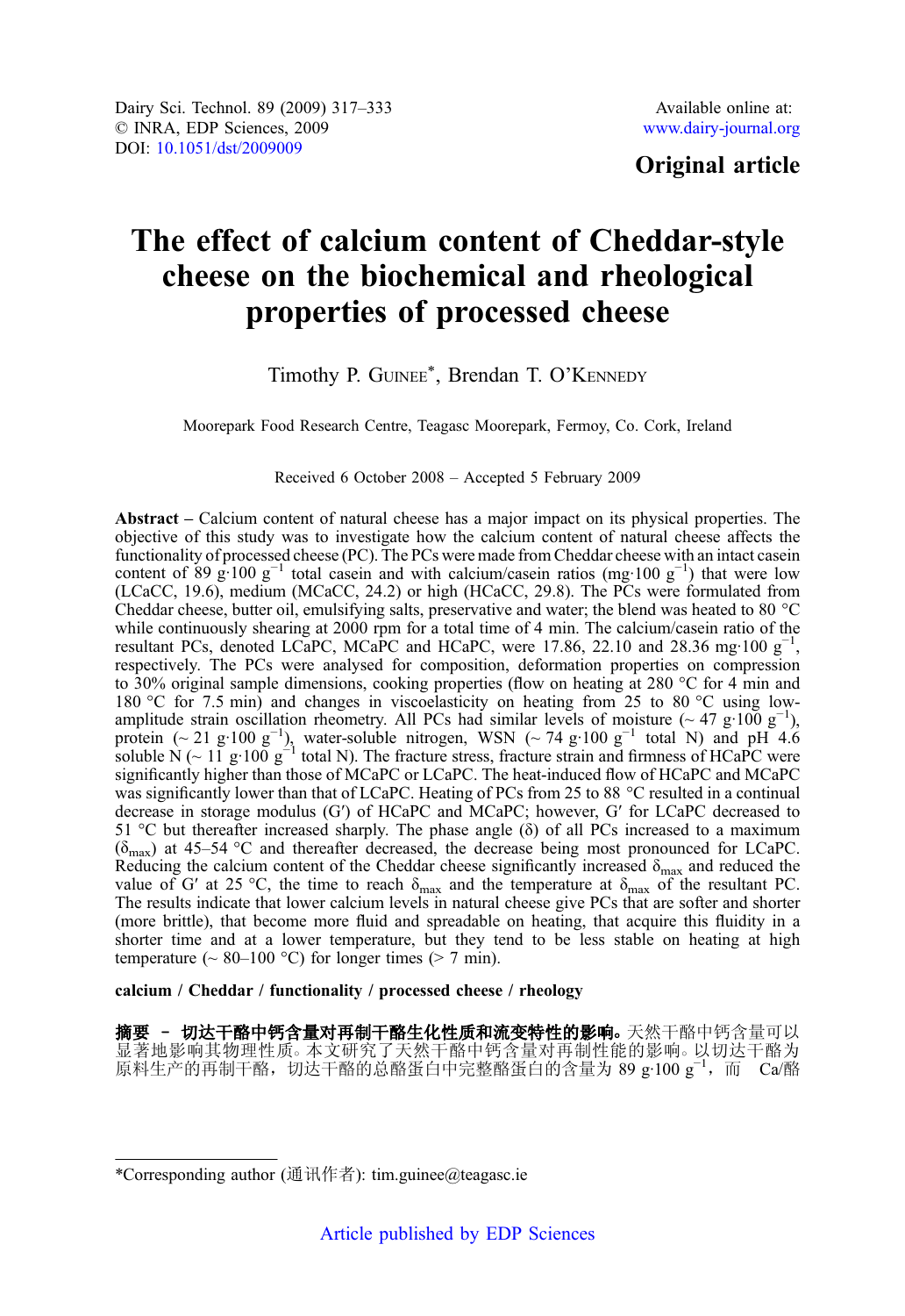蛋白比 (mg·100 g<sup>−1</sup>) 分别设为低 (LCaCC, 19.6), 中 (MCaCC, 24.2) 和高 (HCaCC, 29.8) 三 组。再制干酪的配方为切达干酪、奶油、乳化盐、防腐剂和水, 该混合物在 80 ℃、2000 rpm 下搅拌加热 4 min。根据最终再制干酪的 Ca/酪蛋白比分别表示为低钙再制干酪 (LCaPC,17.86) mg.100 g<sup>−1</sup>) 、中钙再制干酪 (MCaPC,22.10 mg·100 g<sup>−1</sup>) 和高钙再制干酪 (HCaPC,28.36<br>mg·100 g<sup>−1</sup>) 。 测定了所有再制干酪的组成、压缩到原来尺寸 30% 时的变形性 、 烹调特 性 (在 280 °C、4 min 和 180 °C、7.5 min 时的流动性)、以及采用低振幅应变振荡流变仪 测定了在 25–80 ℃ 之间内粘弹性的变化。所有再制干酪样品的水分 (~ 47 g·100 g<sup>−1</sup>) 、蛋白 质 (~ 21 g·100 g−<sup>1</sup> ) 、水溶性氮 (~ 74 g·100 g−<sup>1</sup> 总氮)及 pH 4.6 可溶性氮 (~ 11 g·100 g−<sup>1</sup> 总 氮) 的含量基本相同○ HCaPC 的断裂应力、 断裂应变和硬度显著地高于 MCaPC 和 LCaPC○ HCaPC 和 MCaPC 的热流动性显著地低于 LCaPC。随着加热温度从 25 °C 到 88 °C 逐渐 升高, HCaPC 和 MCaPC 的储能模量 (G') 逐渐减低; 然而 LCaPC 则在 25 °C 到 51 °C 范围内随着温度升高储能模量逐渐下降,而 51 °C 后则是随着温度的升高储能模量急剧上 升。所有再制干酪样品的相位角 在温度增加到 45~54 °C 时达到最大值 δmax,随后则随着 温度升高而降低,降低幅度最大的是 LCaPC○ 切达干酪中钙含量的降低能够显地增加  $\delta_{\text{max}}$ , 降低 25 °C 时的储能模量 (G')值, 减少最终再制干酪达到  $\delta_{\text{max}}$  的时间和降低 达到 δ<sub>max</sub> 的温度。试验结果表明天然干酪中钙含量低会导致再制干酪较软和较脆,加<br>热时流动性和涂抹性较好,并且可以在短时间和较低温度下获得这种流动性,但是高 温 (~80-100 °C) 和长时间 (> 7 min) 的热处理使得这种干酪的稳定性较差。

## 钙 / 切达干酪 / 功能特性 / 再制干酪 / 流变性

Résumé – Effet de la teneur en calcium de fromage de type Cheddar sur les propriétés biochimiques et rhéologiques du fromage fondu. La teneur en calcium du fromage a un impact majeur sur ses propriétés physiques. L'objectif de cette étude était de rechercher combien la teneur en calcium du fromage affecte les propriétés fonctionnelles du fromage fondu. Des fromages fondus (PCs) ont été fabriqués à partir de fromage Cheddar ayant une teneur en caséine intacte de 89 g·100 g−<sup>1</sup> de caséine totale et des ratios calcium/caséine (en mg·100 g−<sup>1</sup> ) faible (LcaCC : 19,6), moyen (McaCC : 24,2) ou élevé (HcaCC : 29,8). Les PCs étaient formulés à partir de fromage Cheddar, huile de beurre, sels émulsifiants, conservateur et eau ; le mélange était chauffé à 80 °C sous cisaillement continu à 2000 rpm pendant au total 4 min. Les ratios calcium/caséine des PCs résultants (LCaPC, MCaPC, et HCaPC) étaient respectivement de 17,86 ; 22,10 ; 28,36 mg·100 g<sup>−</sup> . Les PCs ont été analysés du point de vue composition, propriétés de déformation au cours d'une compression à 30 % de la dimension initiale de l'échantillon, propriétés de cuisson (écoulement au cours du chauffage à 280 °C - 4 min et 180 °C - 7,5 min), et changements de viscoélasticité au cours du chauffage de 25 à 80 °C en utilisant la rhéométrie par oscillation dynamique de faible amplitude. Tous les PCs avaient des niveaux similaires d'humidité (~ 47 g·100 g<sup>−1</sup>), protéines (~ 21 g·100 g<sup>−1</sup>), azote soluble dans l'eau (~ 74 g·100 g<sup>−1</sup> d'azote total) et azote soluble à pH 4,6 (~ 11 g·100 g−<sup>1</sup> d'azote total). La déformation à la rupture, la contrainte à la rupture et la fermeté des HCaPC étaient significativement plus élevées que celles des MCaPC et LCaPC. L'écoulement induit par le chauffage des HCaPC et MCaPC était significativement plus faible que celui des LCaPC. Le chauffage des fromages fondus de 25 à 80 °C provoquait une diminution continue du module de conservation (G′) des HCaPC et MCaPC. Cependant le G′ des LCaPC diminuait jusqu'à 51 °C mais augmentait brusquement ensuite. L'angle de déphasage, δ, de tous les PCs augmentait à un maximum ( $\delta_{\text{max}}$ ) de 45 à 54 °C pour diminuer ensuite, la diminution étant plus prononcée pour LCaPC. Le fait de réduire la teneur en calcium du fromage de Cheddar augmentait significativement le  $\delta_{\text{max}}$  et réduisait la valeur de G' à 25 °C, le temps pour atteindre  $\delta_{\text{max}}$  et la température à  $\delta_{\text{max}}$  du PC résultant. Les résultats ont indiqué que des niveaux plus faibles de calcium du fromage naturel donnent des PCs qui sont plus mous et plus friables, deviennent plus fluides et tartinables quand on les chauffe, acquièrent cette fluidité en un temps plus court et à une température plus basse, mais tendent à être moins stables quand on les chauffe à température élevée  $\sim$  80–100 °C) sur des durées longues (> 7 min).

#### calcium / Cheddar / propriété fonctionnelle / fromage fondu / rhéologie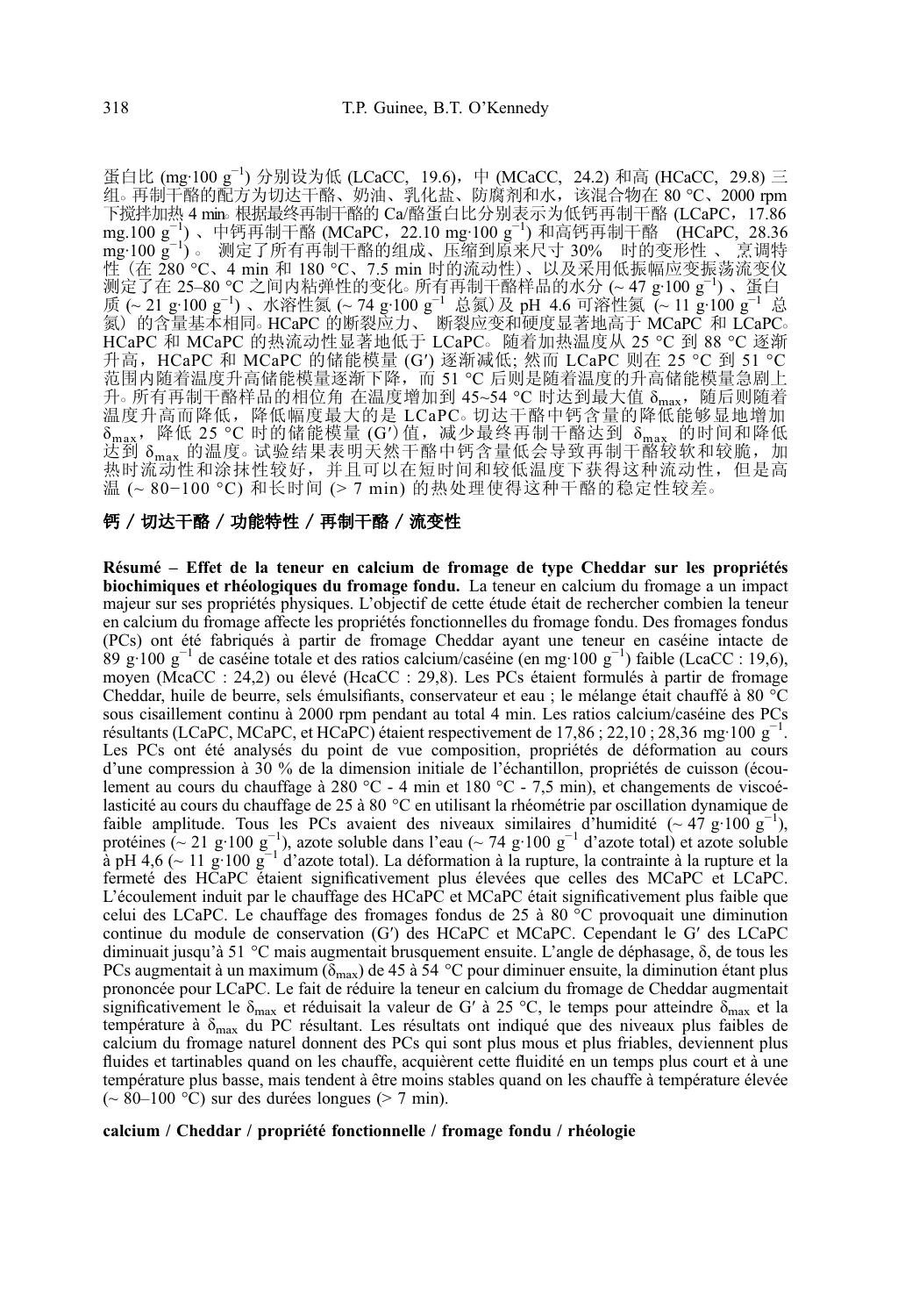## 1. INTRODUCTION

Cheese is the major ingredient in processed cheese products (PCPs), where it contributes  $\geq 51\%$  of the dry matter of the final PCP in the case of processed cheese (PC) foods and spreads, and up to  $\sim$  90% of the dry matter in PC or spreadable PC depending on the blend of the cheeses, the amount of milk fat required to standardise to the minimum fat-in-dry matter content, and the levels of added emulsifying salts and product flavourings [\[4,](#page-15-0) [5](#page-15-0)].

Traditionally, much of the commercial knowledge on PC formulation was proprietary to companies and based on observations and experiences acquired over a long period. Important criteria used in the selection of cheese blends included variety of cheese, its gross composition (fat, protein and moisture contents) and degree of maturity (young, medium and mature); availability and price of cheese; the effects of other materials in the formulation (such as type and level of emulsifying salts) and processing conditions; the experience of formulators in matching the blend of cheeses to the desired end product characteristics; and end product compositional and flavour specifications. As retail PC was considered a secondary grade product compared to natural cheese, PC manufacturing operations had to secure natural cheese for processing at the most cost-effective price, to ensure competitiveness and profitability. Hence, natural cheese of variable quality was frequently used and a strong reliance was placed on in-house expertise to deliver acceptable PCP from this variable raw material. Hence, formulation expertise was essential in "quality-controlling" the texture and flavour of the retail PCPs from a given set of raw materials; a primary example of the application of this expertise is the manufacture of high-moisture PC spreads where regulation of the creaming reaction is essential for influencing the consistency both at filling and in the end product  $[13]$  $[13]$ .

However, the recent growth in the use of all cheese products, including PCPs, as ingredients in the food service (e.g. in pizza-type dishes, cheese burgers and salad dishes) and industrial sector (cordon bleu entrees, co-extruded products with cheese and gratins) has led to the demand for cheese products more consistent in their rheological and cooking properties. In many of these applications, the cheese is subjected to operations (e.g. heating, shearing and size reduction) that are highly automated and standardised, and consistent performance is essential.

In practice, the demand for more consistent functional properties for PC has led to a greater focus on the effects thereon of the composition and biochemistry of the natural cheese used in its formulation. The effects of many of these parameters, including moisture, pH, intact casein content, have been reported and reviewed [\[13,](#page-15-0) [20](#page-15-0)]. The calcium-to-casein ratio has a major impact on the degree of protein hydration and the physical properties of natural cheese [[19](#page-15-0), [22](#page-15-0), [23](#page-15-0), [25](#page-16-0)]. However, the calcium content is generally not considered in the selection of natural cheese for processing. Yet, its level in natural cheeses exhibits marked inter- (e.g. from ~ 15.2 mg·100  $g^{-1}$  in Bavarian Blue cheese to 35.6 in Emmental) and intra- (e.g. 26.5 to 30 mg·100  $g^{-1}$  in Cheddar cheese) [\[13](#page-15-0), [39](#page-16-0)] variety differences. Kapoor et al. [\[21\]](#page-15-0) investigated the effect of varying calcium in natural cheese (21–27 mg·g<sup>-1</sup> protein) on PC food (15.0–18.5 mg·g<sup>-1</sup> protein), formulated using matured Cheddar cheese, non-fat dry milk powder, butter oil and trisodium citrate. They reported that increasing the calcium level increased the firmness and reduced the meltability of the PC food to an extent dependent on the levels of lactose and salt-in-moisture in the Cheddar cheese.

The aim of this study was to evaluate the effect of varying calcium level in the range 487–775 mg·100 g−<sup>1</sup> (19.6–29.8 mg·g−<sup>1</sup> casein) in Cheddar-style cheese on the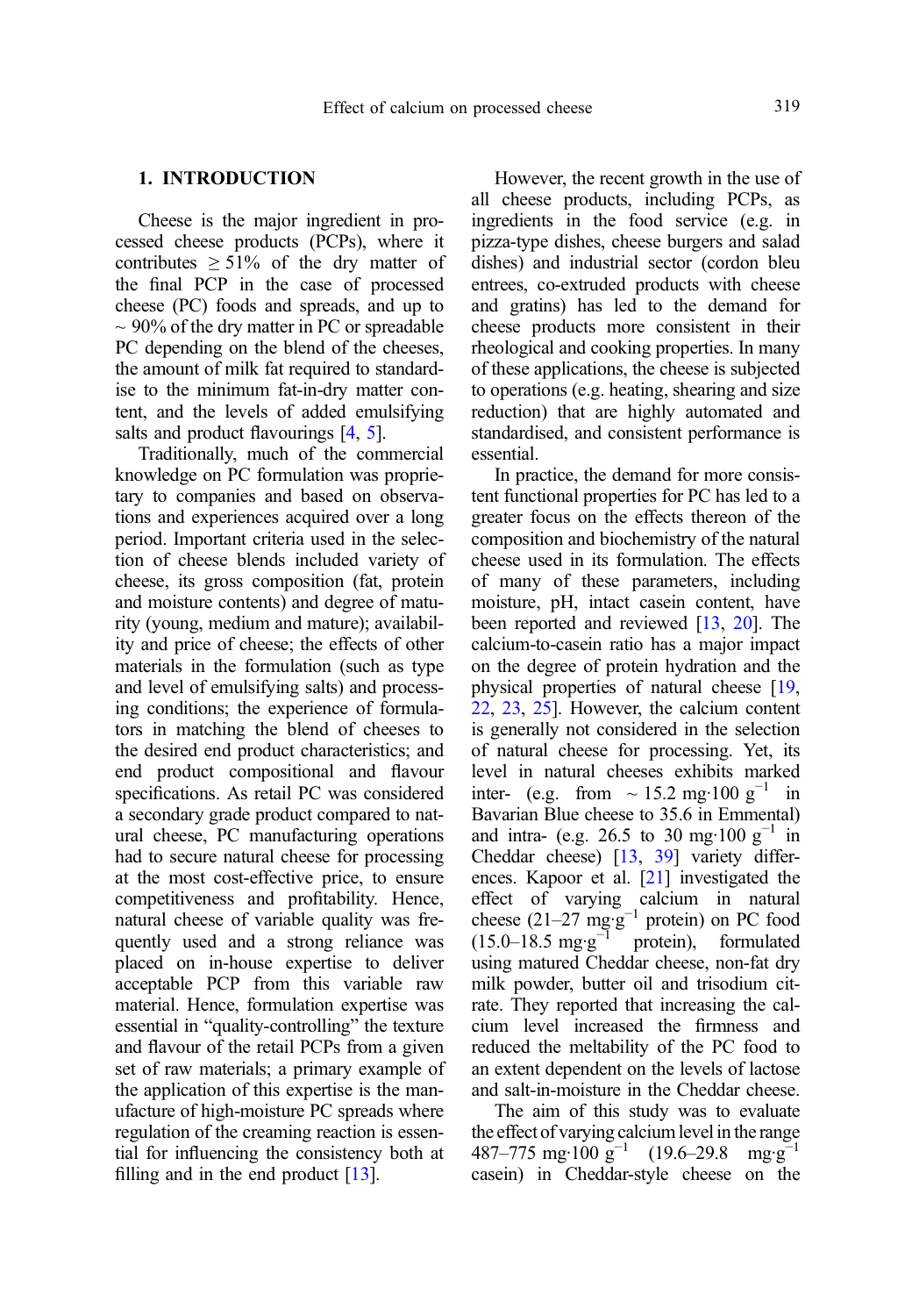composition and rheological properties of the resultant PCs with calcium levels of 17.9–28.6 mg·g<sup>-1</sup> casein.

## 2. MATERIALS AND METHODS

## 2.1. Manufacture of Cheddar cheeses of varying calcium level

Cheese milk ( $\sim 1500$  L) was standardised to a protein-to-fat ratio of 0.96, pasteurised  $(73 \degree C)$  for 26 s) and pumped into three cheese vats  $({\sim} 450 \text{ L})$  with automated variable speed cutting and stirring (APV Schweiz, AG, CH-3076, Worb 1, Switzerland). Cheddar cheeses with high (HCaCC, control), medium (MCaCC) and low (LCaCC) calcium levels were made by pre-acidification of milk to pH 6.55, 5.8 and 5.6, respectively, prior to rennet addition using a 5 g·100  $g^{-1}$ lactic acid solution, as described by Sheehan and Guinee [\[36\]](#page-16-0). The milk for HCaCC, MCaCC and LCaCC cheeses were adjusted to 31, 29 and 28 °C, respectively, and each was inoculated with rennet (Chymax Plus, Pfizer Inc., Milwaukee, WI, USA) added at a rate of 0.18 mL·L<sup>-1</sup>, and diluted 1:10 prior to addition.

Following coagulation and cutting, the pH of HCaCC curd from the milk set at pH 6.55 was reduced to 6.15 by adding dilute lactic acid at regular time intervals over a 90-min period. The curd-whey mixture was then pumped into a finishing vat, where the curd was allowed to settle over 3 min; the whey was then drawn off to the top of the curd bed using a positive displacement pump (ITT Jabsco, Hodderson, UK). Glucona-delta-lactone powder (1700 g; Jungbunzlauer SA, Marckolsheim, France) was added to the curd-whey mix over a 30-min period and stirred in manually until the curd pH was reduced to 5.5–5.4, as determined by inserting a pH probe directly into the curd. The curds were then salted (at 2.8  $g \cdot 100 g^{-1}$ ), moulded and

pressed on a horizontal press at 265 kPa overnight.

The manufacture of MCaCC and LCaCC curds was similarly performed, except that the quantities of glucono-delta-lactone added to reduce the pH of the curd to 5.4–5.5 were lower  $(~ 200 \text{ g}$  for LCaCC and 500 g MCaCC).

The cheeses were stored at 12 °C and monitored periodically for level of primary proteolysis using nitrogen solubility at pH 4.6 (pH 4.6-SN). When the level of pH 4.6-SN (as  $g \cdot 100 g^{-1}$  total N) of individual cheeses reached  $\sim$  11.0 ( $\sim$  21 days), the cheese was cut into cubes ( $\sim 64$  cm<sup>2</sup>) and frozen at −18 °C.

#### 2.2. Manufacture of PC

The formulation used for all processing treatments is given in [Table I.](#page-4-0) Sufficient frozen cheese was thawed at  $4^{\circ}$ C for 1 day, shredded (Hallde RG-350 machine, AB Hallde Maskiner, Kista, Sweden) and added  $({\sim} 2 \text{ kg})$  to the processed cheese cooker (Stephan UMM/SK5; A. Stephan u. Söhne GmbH meln, Germany). Butter, the dry ingredients (emulsifying salts and potassium sorbate) and water were then added on top of the cheese. The blend was agitated for 1 min, heated to 80 °C using indirect steam injection while continuously shearing at 2400 rpm (usually  $\sim 1.5-2.0$  min) and maintained at this temperature until 4 min had passed. The hot molten mix was filled into a 2 kg mould, placed at 4 °C and held for 2–3 days prior to analysis. Triplicate trials of each treatment were undertaken on separate days.

#### 2.4. Analyses

## 2.4.1. Compositional analyses of Cheddar cheeses and PCs

The Cheddar cheese used for processing and the PCs were grated and analysed in triplicate for protein, fat, salt, moisture, Ca and P,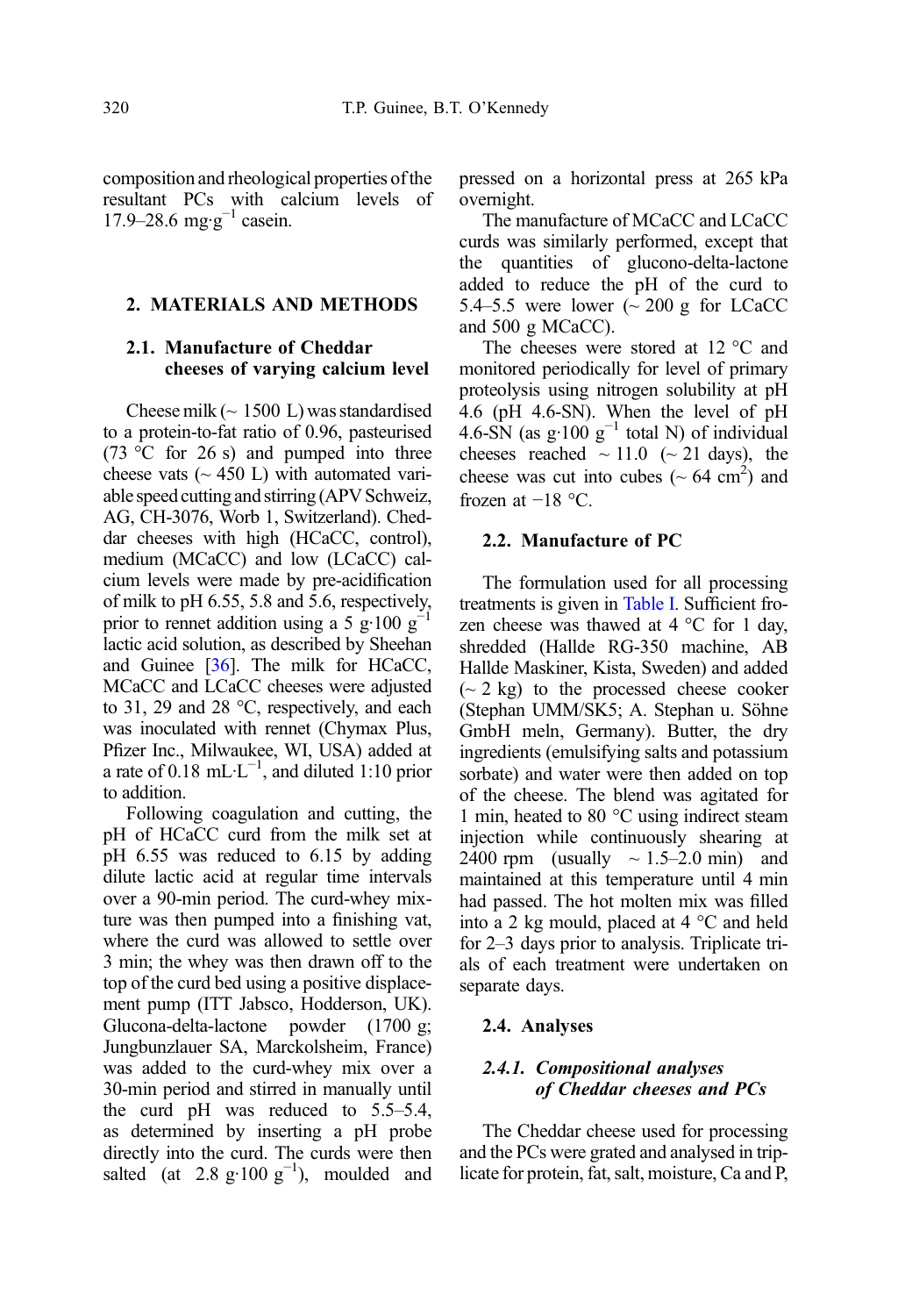| Ingredients added $(g \cdot 100 \text{ g}^{-1})$ | <b>LCaPC</b> | <b>MCaPC</b> | <b>HCaPC</b> |  |
|--------------------------------------------------|--------------|--------------|--------------|--|
| Cheddar cheese                                   | 80.6         | 80.1         | 78.6         |  |
| Butter oil                                       | 0.00         | 0.00         | 0.41         |  |
| Disodium orthophosphate                          | 1.39         | 1.39         | 1.39         |  |
| Trisodium citrate, dihydrate                     | 0.61         | 0.61         | 0.61         |  |
| Potassium sorbate                                | 0.10         | 0.10         | 0.10         |  |
| Water                                            | 14.64        | 15.54        | 16.70        |  |

<span id="page-4-0"></span>**Table I.** Formulation of PCs with different calcium and phosphate levels<sup>a,b</sup>.

<sup>a</sup> Composition of the Cheddar cheeses is given in [Table II](#page-6-0).<br><sup>b</sup> LCaPC, MCaPC and HCaPC denote PCs with low, medium and high calcium and phosphate levels and made from Cheddar cheeses with different calcium and phosphate levels, as indicated in [Table II.](#page-6-0)

using standard IDF methods, as described by Guinee et al. [[15](#page-15-0)]; the pH was measured on a cheese slurry prepared from 20 g cheese and 12 mL of de-ionised water [[2\]](#page-14-0).

The levels of pH 4.6-soluble cheese nitrogen and water-soluble nitrogen (WSN) were measured as described previously [[7](#page-15-0), [24](#page-15-0)]. These were used as indices of the degree of primary proteolysis, and of primary proteolysis plus casein hydration, respectively. A cheese homogenate was prepared by blending grated cheese or PC with water, at a weight ratio of 1:2, using a stomacher (Stomacher®, Lab-Blender 400, Seward Medical Limited, London SE1 1PP, UK) for 5 min. The homogenate was placed in a water bath at 40 °C, centrifuged at 3000 $\times g$ for 20 min and filtered through glass wool. The resulting filtrate was denoted water-soluble extract (WSE). A portion of the WSE was adjusted to pH 4.6 using 3 N HCl, centrifuged at  $3000 \times g$  for 20 min, and filtered through glass wool; the resultant filtrate was termed a pH 4.6-soluble extract (pH 4.6-SE). The N contents of the pH 4.6-SE and WSE were determined by the Kjeldahl method (Foss Tecator 2020 Digestor and Autosampler Analyser; Foss, Dublin 12, Ireland).

The calcium and the inorganic phosphorous contents of the WSE were measured by analysis of a filtrate prepared by mixing WSE and 15 g·100  $g^{-1}$  trichloroacetic acid at a weight ratio of 1–4, and filtering the mixture through Whatman No. 42 filter paper. The phosphorous content was determined using the Spectrometric method [[17\]](#page-15-0) and calcium by Atomic Absorption Spectrometric method [[18](#page-15-0)].

The levels of Ca, P and N in the WSE were used as indices of the respective levels of these that were soluble in the moisture phase of PC. The extraction and dilution with water may have influenced the solubility of these components from what they are in the serum phase. However, subjecting the PCs to hydraulic pressing [\[12\]](#page-15-0) or centrifugation at  $12\,500\times\,g$  [\[16\]](#page-15-0) did not yield cheese serum, which would contain soluble components at their native concentrations.

## 2.4.2. Functionality of the PCP

### 2.4.2.1. Rheology of unheated cheese

Cheeses were subjected to compression on a TA-HDi Texture Profile analyser (Stable Micro Systems, Surrey, England) at room temperature. Six samples (25 mm cubes) were prepared from each PC, placed in an airtight plastic bag, held at 4 °C overnight and compressed at a rate of  $60$  mm·min<sup>-1</sup> to 30% of original height. Fracture stress was defined as the force per unit area to induce fracture of the cheese cube and was calculated from the force at the minimum slope of the forcedisplacement curve. The fracture strain was defined as the fractional displacement at fracture, and firmness was defined as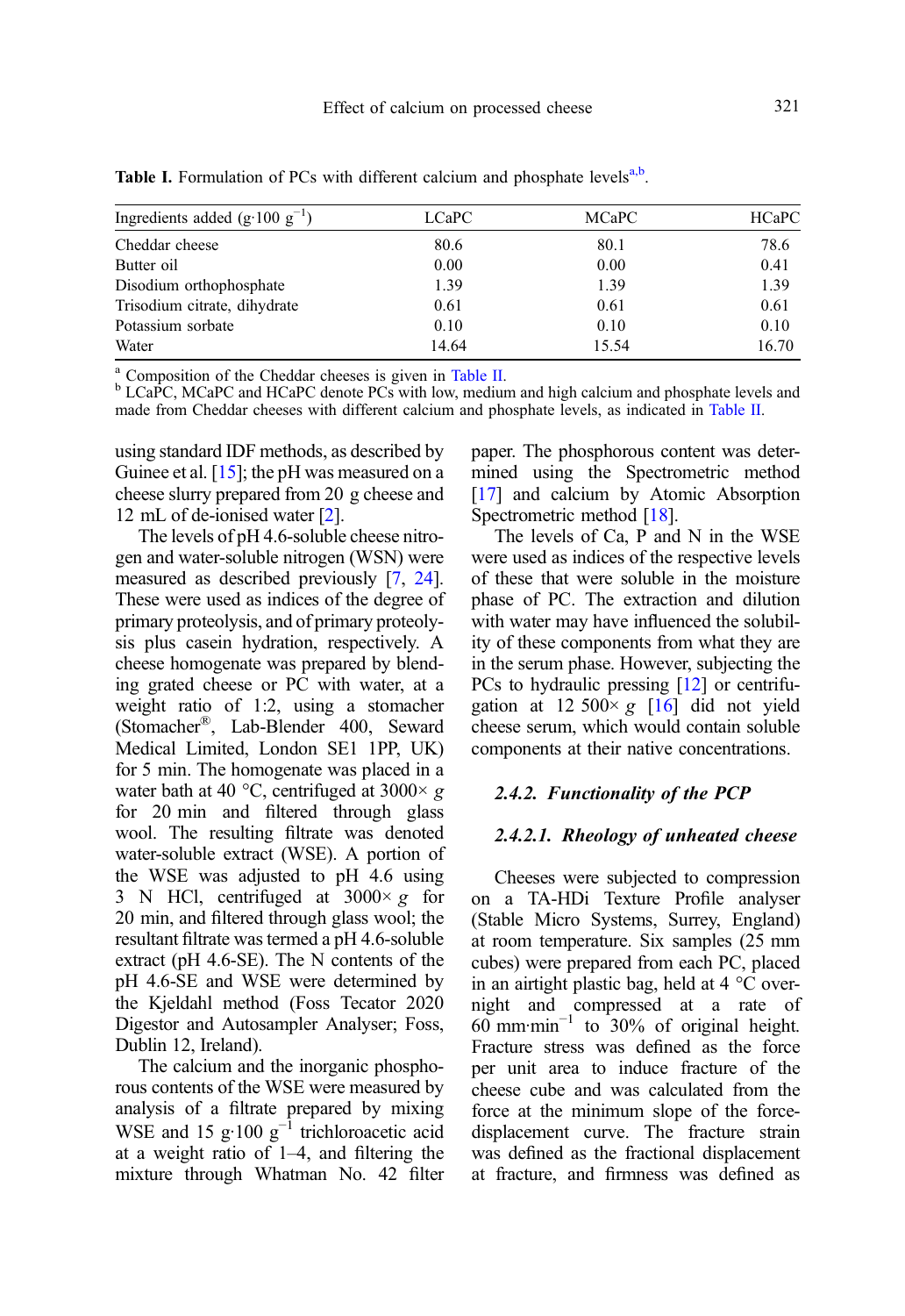the force required to compress the cheese to 30% of its original height.

## 2.4.2.2. Cooking properties

Cheese discs (45 mm diameter; 6 mm thick) for flowability test (Method 1) were cut from a cheese slice  $({\sim} 8 \text{ mm})$  using a stainless steel ring (diameter, 45 mm; wall thickness, 2 mm; height, 6 mm) sharpened at one end and a sharp blade. The degree of flow/spread on heating a disc of cheese (45 mm diameter, 6.5 mm thick) at 280 °C for 4 min was measured by determining the percentage increase in the diameter of the disc; this method was used to simulate cooking applications where cheese is exposed during oven cooking (pizza, open sandwiches, lasagne and cordon bleu).

Cheese cylinders  $({\sim 15 \text{ g}};$  diameter, 22 mm; length, 37.5 mm) were prepared using a polished steel cork borer (no. 16), which was pushed into the cheese to obtain a cheese cylinder that was cut to 15 g using a scalpel blade (Fischer; Shaw Scientific Ltd, Greenhills Industrial Estate, Dublin 12, Ireland). The flowability of the cylinders was measured using Method 2, a modification of the Olson-Price method [[30,](#page-16-0) [33](#page-16-0)] designed to simulate cooking applications where cheese is not exposed during cooking (e.g. cheese slices in meat burgers and closed sandwiches). The cheese cylinder was placed in a 100-mL graduated glass tube and heated at 180 °C for 7.5 min in a convection oven. Flow was defined as the percentage increase in the length of the cheese.

## 2.4.2.3. Heat-induced changes in viscoelasticity

Cheese slices  $({\sim} 0.4 \text{ cm thick})$  were cut from the PC block using a cheese wire/cutter. Disc samples (40 mm diameter and 2 mm thick) were prepared from the slices using a sharp blade and a stainless steel ring (wall thickness, 2.3 mm; internal diameter, 40 mm; and height, 2 mm), one end of which was sharpened. The leading (sharp) edge of the ring was pushed into the cheese slice and excess cheese was removed with the sharp blade to ensure a uniform flat surface that was flush with the following edge of the ring.

Changes in the viscoelastic properties of cheese, on heating from 20 to 88 °C, were measured by low-amplitude strain oscillation in a controlled stress rheometer  $\text{(CSL}^2_{500} \text{ Carri-Med; TA Instruments, Inc.},$ New Castle, DE, USA) as described previously [\[12\]](#page-15-0). The cheese discs were placed between two parallel serrated plates (40 mm diameter) of the rheometer cell, tempered at 25 °C for 15 min and subjected to a harmonic low amplitude shear strain (γ) of 0.005 at an angular frequency of 1 Hz. The temperature was then increased to 88 °C over 15 min, during which time the storage modulus (G') and phase angle  $(\delta)$ were computed continuously.

#### 2.5. Statistical analysis

Three trials were undertaken; in each, three PCs were manufactured using natural cheeses differing in calcium level (mg·g<sup>-1</sup>) casein): low calcium (LCaPC,  $\sim$  19.6); medium calcium (MCaPC,  $\sim$  24.2) and high calcium (HCaPC,  $\sim$  29.8). The data were analysed using a randomised complete block design which incorporated the different treatment levels and the three replicate trials. Analysis of variance was carried out using a SAS procedure [\[34\]](#page-16-0) where the effect of treatment and replicates were estimated for all response variables. Duncan's multiple-comparison test was used as a guide for pair comparisons of the treatment means. The level of significance was determined at  $P \leq 0.05$ .

The data for some response variables were also analysed by linear regression to establish possible correlations between the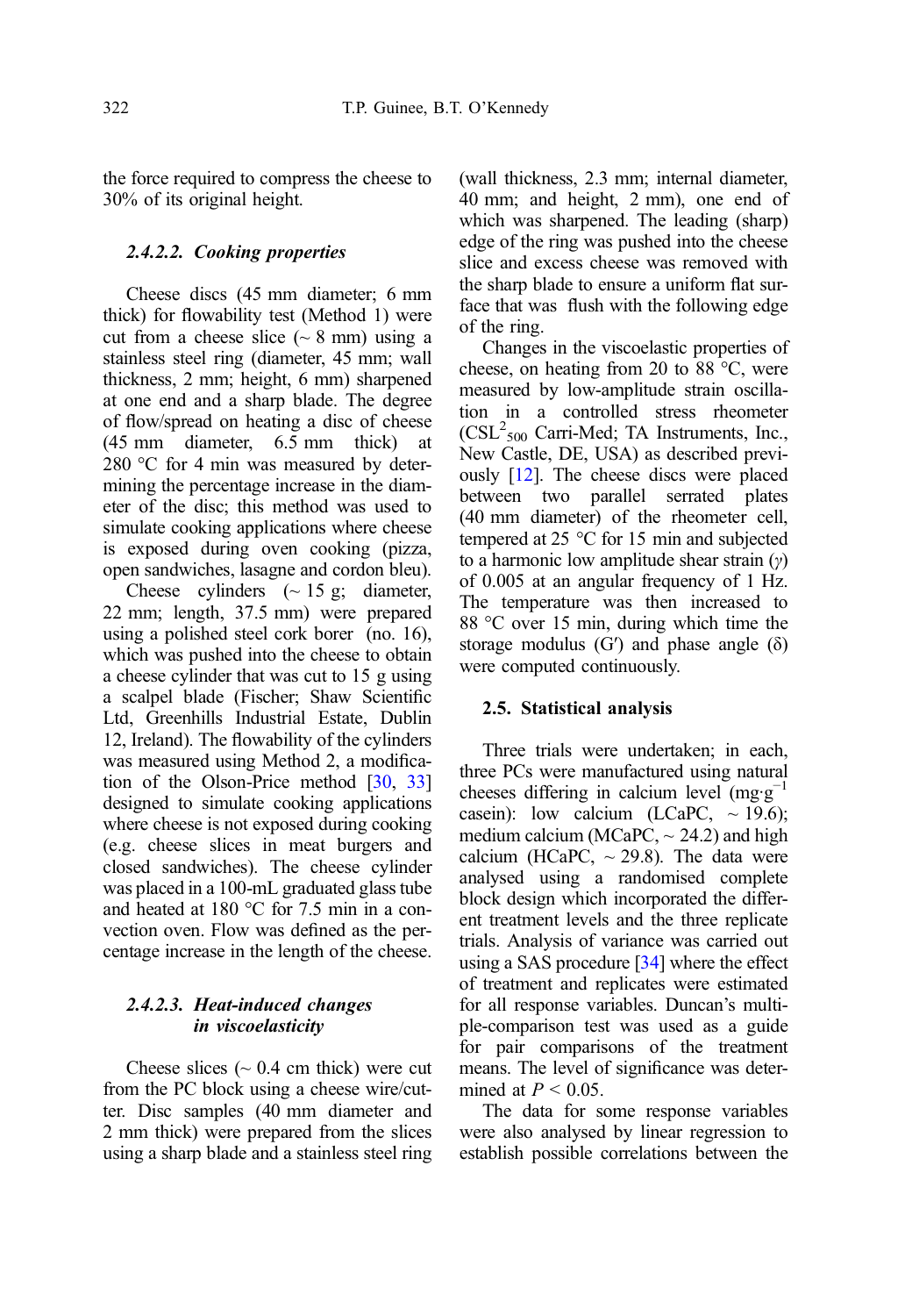| Cheese composition                                    | <b>LCaCC</b> | MCaCC | <b>HCaCC</b> |
|-------------------------------------------------------|--------------|-------|--------------|
| Moisture $(g \cdot 100 g^{-1})$                       | 40.5         | 39.4  | 38.5         |
| Fat $(g \cdot 100 \text{ g}^{-1})$                    | 28.9         | 29.7  | 28.6         |
| Protein $(g \cdot 100 g^{-1})$                        | 24.8         | 24.5  | 26.0         |
| pH                                                    | 5.47         | 5.44  | 5.42         |
| Calcium $(g \cdot 100 g^{-1})$                        | 0.49         | 0.59  | 0.78         |
| Calcium $(mg \cdot g^{-1})$ protein)                  | 19.6         | 24.2  | 29.8         |
| Phosphorous (g·100 $g^{-1}$ )                         | 0.40         | 0.44  | 0.53         |
| Phosphorous (mg·g <sup>-1</sup> protein)              | 16.0         | 17.4  | 20.3         |
| pH 4.6-SN $(g \cdot 100 g^{-1}$ total N) <sup>a</sup> | 11.3         | 11.3  | 11.0         |
| WSN $(g \cdot 100 \text{ g}^{-1} \text{ total N})^b$  | 11.7         | 11.5  | 11.2         |

<span id="page-6-0"></span>Table II. Composition of Cheddar-style cheeses used in the manufacture of pasteurised PC.

 $^a$  pH 4.6-SN, pH 4.6-Soluble N as a percentage of total nitrogen. b WSN, water-soluble nitrogen as a percentage of total nitrogen.

response variables (e.g. insoluble Ca and firmness). The significance of correlations was determined by applying Students  $t$  test to  $R^2$  with  $n-2$  df where *n* is the actual number of data points, and df, is the degrees of freedom.

## 3. RESULTS

## 3.1. Composition of natural cheeses used for processing

The compositions of the Cheddar cheeses for processing are given in Table II. The moisture content of the cheese increased as the calcium level was reduced. This trend is consistent with the increase in moisture content of Mozzarella cheese as the pH of the milk at set and calcium content of the resultant cheese were reduced [\[36](#page-16-0)] and with the inverse relationship between caseinbound calcium and degree of protein hydration in dilute casein dispersions [\[38\]](#page-16-0). The differences in moisture content were considered during PC formulation, with less water being added to the PC formulation as the moisture content of the natural cheese increased. We are unaware of any studies reporting an effect on PC of using cheeses with different moisture content in a formulation where the total moisture level is constant; however, assuming a possibly higher degree of protein fusion/aggregation in lower moisture cheeses, it may have some effect on the resultant PCs.

### 3.2. Composition of PCs

The compositions of the PCs are given in [Table III.](#page-7-0) Comparison with Table II shows that there was an  $\sim$  20% dilution of fat, protein and calcium on processing the natural cheese, because of the addition of moisture to PC formulation; in contrast, the level of the phosphorous increased because of the addition of sodium phosphate emulsifying salts.

The calcium levels (mg·g<sup>-1</sup> protein) for LCaPC, MCaPC and HCaPC differed significantly being  $\sim$  18, 22 and 28, respectively; the corresponding phosphorous levels ranged from  $\sim$  29 to 34 mg·g<sup>-1</sup> casein. The pH of the PC increased significantly as the calcium and phosphate levels of the natural cheese were reduced. This effect may be attributed to a reduction in the level of insoluble calcium phosphate formed during processing as the calcium and phosphate contents of the Cheddar cheese decreased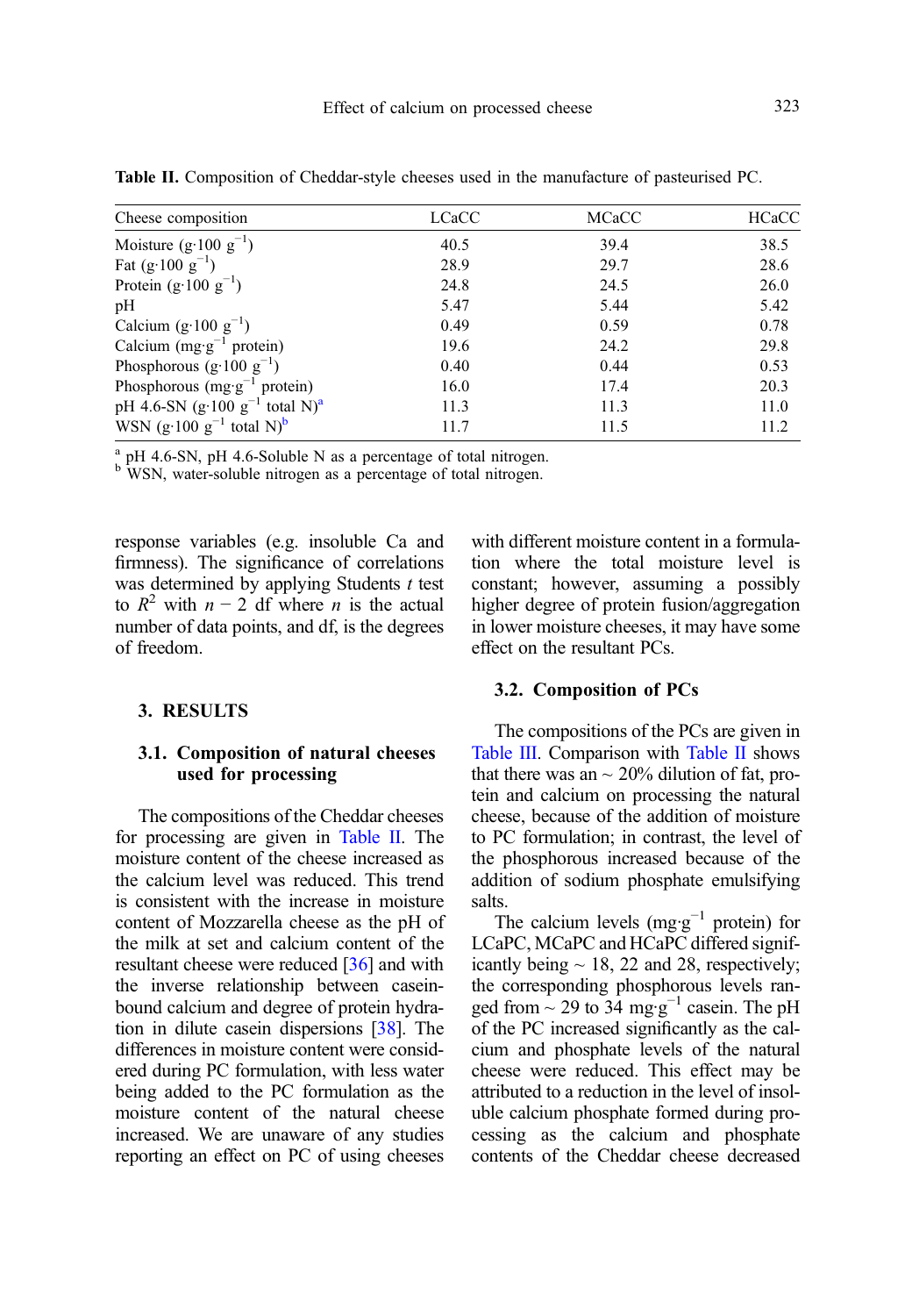| Cheese composition                                         | <b>LCaPC</b>      | <b>MCaPC</b>      | <b>HCaPC</b>      |
|------------------------------------------------------------|-------------------|-------------------|-------------------|
| Moisture $(g \cdot 100 g^{-1})$                            | $47.3^{\rm a}$    | $47.1^{\rm a}$    | 46.9 <sup>a</sup> |
| Fat $(g \cdot 100 \text{ g}^{-1})$                         | $24.2^{\rm a}$    | $24.6^{\rm a}$    | $23.7^{b}$        |
| Protein $(g \cdot 100 \text{ g}^{-1})$                     | 21.0 <sup>b</sup> | 20.7 <sup>b</sup> | $21.6^{\rm a}$    |
| Ca $(mg \cdot 100 g^{-1})$                                 | $375^\circ$       | 456 <sup>b</sup>  | 615 <sup>a</sup>  |
| Ca $(mg \cdot g^{-1}$ protein)                             | 17.9 <sup>c</sup> | $22.1^{\rm b}$    | $28.4^{a}$        |
| P (mg·100 g <sup>-1</sup> )                                | $605^\circ$       | 647 <sup>b</sup>  | 736 <sup>a</sup>  |
| P $(mg \cdot g^{-1}$ protein)                              | $28.8^{\circ}$    | $31.3^{b}$        | 33.9 <sup>a</sup> |
| pH                                                         | 6.5 <sup>a</sup>  | 6.4 <sup>b</sup>  | $6.3^\circ$       |
| pH 4.6-SN $(g \cdot 100 \text{ g}^{-1} \text{ total N})^f$ | $11.0^a$          | $11.6^a$          | 11.0 <sup>a</sup> |
| WSN $(g \cdot 100 \text{ g}^{-1} \text{ total N})^g$       | 70.9 <sup>a</sup> | $76.3^{\rm a}$    | $75.1^{\rm a}$    |

<span id="page-7-0"></span>Table III. Composition of experimental PCs made from Cheddar cheeses with different levels of calcium phosphate $\det^{\mathbf{d},\mathbf{e}}$ .

 $d$  LCaPC, MCaPC and HCaPC denote PCs with low, medium and high calcium and phosphate levels and made from Cheddar cheeses with different calcium and phosphate levels, as indicated in Table II.

<sup>e</sup> Values presented are the means of 3 replicate samples for each PC; values within a row not sharing a common superscript (a, b, c) differ significantly ( $P < 0.05$ ).

pH 4.6-SN, pH  $\overrightarrow{4.6}$ -soluble N as a percentage of total nitrogen.

<sup>g</sup> WSN, water-soluble nitrogen as a percentage of total nitrogen.

| <b>Table IV.</b> Composition of water-soluble (WSP) and water-insoluble (WISP) phases of PCs made |
|---------------------------------------------------------------------------------------------------|
| from Cheddar cheeses with different levels of calcium and phosphate <sup>d,e,f</sup> .            |
|                                                                                                   |

| Cheese composition                                    | <b>LCaPC</b>      | <b>MCaPC</b>      | <b>HCaPC</b>     |  |
|-------------------------------------------------------|-------------------|-------------------|------------------|--|
| <b>WSP</b>                                            |                   |                   |                  |  |
| Protein $(g \cdot 100 \text{ g}^{-1})^g$              | $30.2^{\rm a}$    | 31.9 <sup>a</sup> | $33.0^a$         |  |
| Protein $(g \cdot 100 \text{ g}^{-1})$ total protein) | 70.8 <sup>a</sup> | $76.3^{\rm a}$    | $75.1^{\rm a}$   |  |
| Ca $(mg \cdot 100 \text{ g}^{-1})^g$                  | 153 <sup>b</sup>  | 230 <sup>a</sup>  | 225 <sup>a</sup> |  |
| Ca $(g \cdot 100 g^{-1}$ total Ca)                    | 20.2 <sup>b</sup> | $25.0^{\rm a}$    | $18.1^{\rm b}$   |  |
| P (mg·100 g <sup>-1</sup> ) <sup>g</sup>              | 426 <sup>a</sup>  | 435 <sup>a</sup>  | 367 <sup>b</sup> |  |
| P (g·100 g <sup>-1</sup> total P)                     | $34.8^{a}$        | $33.3^{\rm a}$    | $24.7^{b}$       |  |
| <b>WISP</b>                                           |                   |                   |                  |  |
| Protein $(g \cdot 100 g^{-1})$                        | $6.1^{\rm a}$     | 4.9 <sup>a</sup>  | 5.4 <sup>a</sup> |  |
| Calcium (mg·100 $g^{-1}$ )                            | $300^{\circ}$     | 342 <sup>b</sup>  | 504 <sup>a</sup> |  |
| P (mg·100 g <sup>-1</sup> )                           | 394 <sup>c</sup>  | 432 <sup>b</sup>  | 554 <sup>a</sup> |  |

 $d$  LCaPC, MCaPC and HCaPC denote PCs with low, medium and high calcium and phosphate levels and made from Cheddar cheeses with different calcium and phosphate levels, as indicated in Table II.

<sup>e</sup> Values are calculated from analysis of WSEs, prepared from homogenates obtained by blending cheese and water at a weight ratio of 1:2.

<sup>f</sup> Values presented are the means of 3 replicate samples for each PC; values within a row not sharing a common superscript (a, b, c) differ significantly ( $P < 0.05$ ).

expressed as  $g:100 \text{ g}^{-1}$  of PC in the aqueous phase.

(Tab. IV). While there were some statistically significant differences in the fat and protein levels between the different PCs, these were numerically small  $(≤ 6%$  of the overall mean across the three treatments) and were unlikely to have any impact on functionality.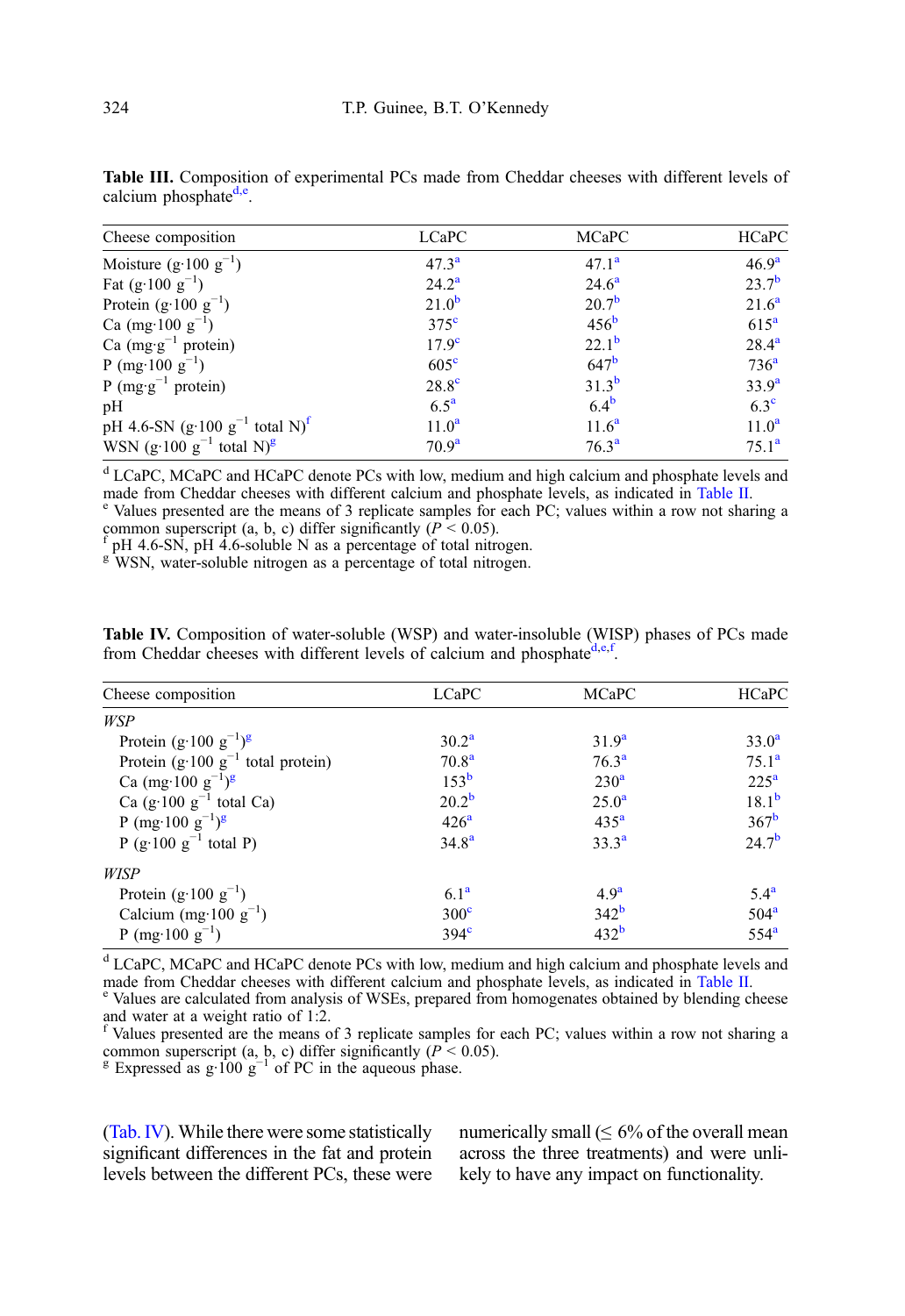## 3.3. Composition of water-soluble and water-insoluble phases of PC

The compositions of the water-soluble phase (WSP) of the PCs, as determined from the analyses of the WSEs, are given in [Table IV.](#page-7-0) Processing of the natural cheeses was accompanied by a large increase in the level of WSN (and hence, protein), from ~ 11 g·100 g<sup>-1</sup> total N in the natural cheese to mean values of ~ 70–76 g·100 g<sup>-1</sup> total N in the PCs [\(Tabs. II](#page-6-0) and [III\)](#page-7-0). In contrast, there was little change in the level of pH 4.6-SN from that in the natural cheeses [\(Tabs. II](#page-6-0) and [III\)](#page-7-0). The calcium level of Cheddar cheese did not significantly affect the mean levels of WSN in the PCs despite the addition of emulsifying salt at a fixed weight to all formulations (rather than pro-rata addition with the calcium-to-casein ratio).

The mean concentration (mg·100  $g^{-1}$ ) PC) of calcium in the WSP of HCaPC and MCaPC was significantly higher than that in LCaPC [\(Tab. IV\)](#page-7-0). However, expressed as a percentage of the total calcium in the PC, the level of calcium in the WSE was highest in the MCaPC and similar in LCaPC and HCaPC. It is noteworthy that the calcium level in the WSP of all PCs was relatively low ( $\leq 25$  g·100 g<sup>-1</sup> total) and linear regression analysis indicated the absence of a significant relationship between the concentration of water-soluble Ca and protein.

The inorganic phosphorous concentration (expressed as mg·100  $g^{-1}$  product) in the WSP of the HCaPC was significantly lower than that of either LCaPC or MCaPC ([Tab. IV\)](#page-7-0). The results indicate that most of the added phosphate in the emulsifying salt becomes insoluble as the calcium level in the cheese increases, and suggest the formation of an insoluble complex between the calcium in the cheese and the orthophosphate component of the emulsifying salt.

The composition of the water-insoluble pellets, remaining after centrifugation of the water-cheese homogenate ([Tab. IV\)](#page-7-0), was derived from the levels of the individual components in the PC and its WSP. The calcium content of the Cheddar cheese used for processing did not affect the level of water-insoluble protein in the PCs, but significantly influenced the concentrations  $(\text{mg} \cdot 100 \text{ g}^{-1})$  of water-insoluble Ca and P, which were highest in HCaPC and lowest in LCaPC. It is notable that while a relatively low fraction of the protein (approximately  $\leq 25$  g·100 g<sup>-1</sup> total) in all PCs was water-insoluble, most of the Ca  $(≥ 75 \text{ g} \cdot 100 \text{ g}^{-1} \text{ of total})$  and P ( $≥ 65\%$  of total) were water-insoluble.

#### 3.4. Functionality of PCs

## 3.4.1. Rheological properties of uncooked cheese

The functional properties of the PCs are summarised in [Table V.](#page-9-0) Reducing the calcium level had a marked effect on the rheological properties, as reflected by the significantly lower values of fracture stress, fracture strain and firmness in MCaPC or LCaPC compared to HCaPC.

#### 3.4.2. Properties of the heated cheese

#### 3.4.2.1. Flow

In contrast to the trends noted for rheology of the unheated cheese, the flowability of the heated PC was not influenced by reducing calcium from 28.4 to 22.1 mg·g<sup>-1</sup> protein but increased significantly with further reduction in calcium level to 17.9 mg·g<sup>-1</sup> protein [\(Tab. V](#page-9-0)).

## 3.4.2.2. Heat-induced changes in viscoelasticity

A typical profile of the changes in viscoelasticity of PCs differing in calcium content on heating from 25 to 88 °C is shown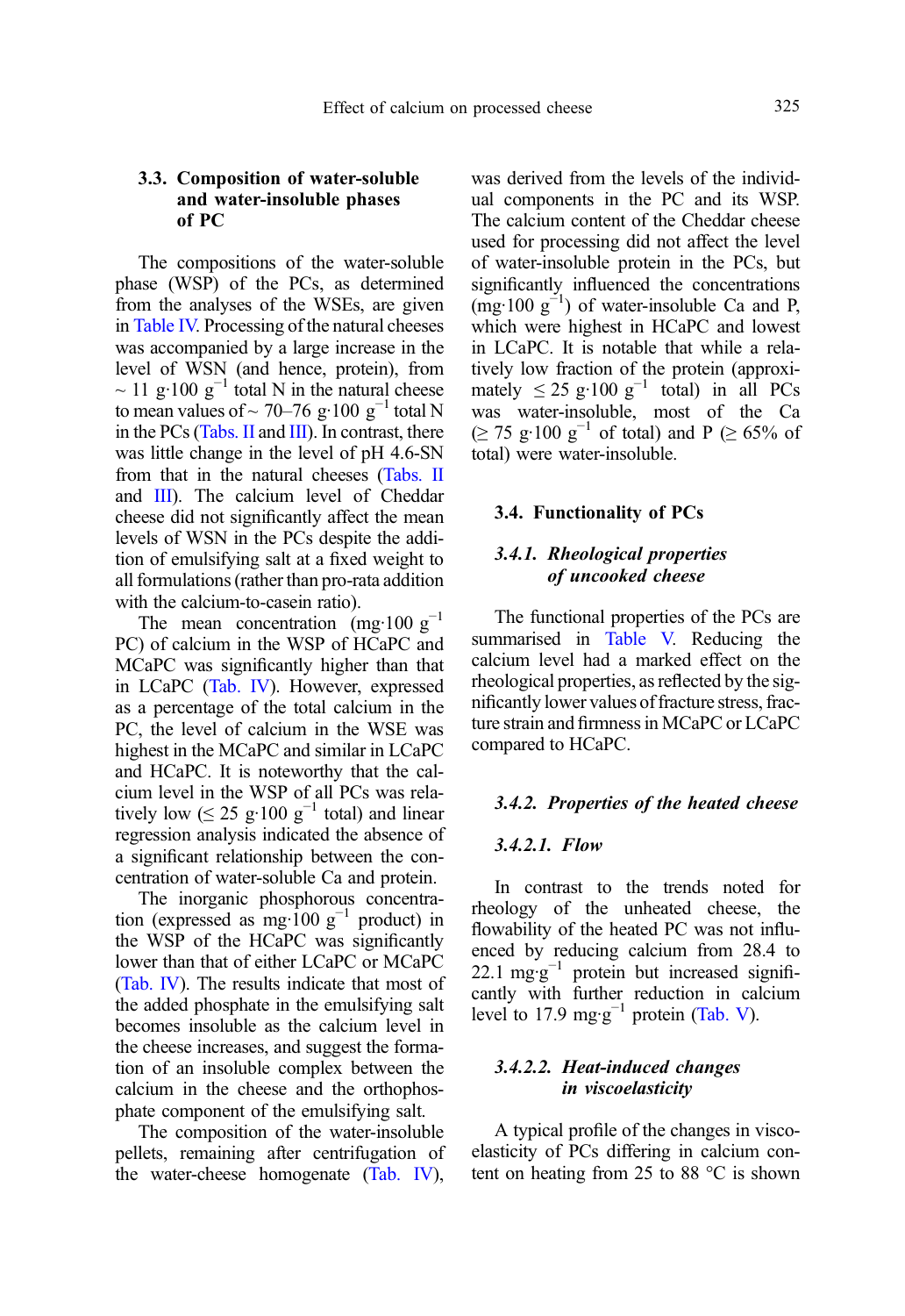| Functional properties of cheese           | <b>LCaPC</b>      | <b>MCaPC</b>      | <b>HCaPC</b>    |  |
|-------------------------------------------|-------------------|-------------------|-----------------|--|
| Rheological parameters of unheated cheese |                   |                   |                 |  |
| Fracture stress (kPa)                     | $64.0^{b}$        | 59.7 <sup>b</sup> | $121.0^a$       |  |
| Fracture strain $(-)$                     | 0.37 <sup>b</sup> | $0.38^{b}$        | $0.47^{\rm a}$  |  |
| Firmness (N)                              | $93.5^{b}$        | $102.5^{b}$       | $163.0^{\rm a}$ |  |
| Cooking properties                        |                   |                   |                 |  |
| Flow Schreiber method $(\% )$             | $68.0^{a}$        | $38.3^{b}$        | $28.3^{b}$      |  |
| Flow Olson-Price method $(\%)$            | $15.0^{\rm a}$    | $4.1^{b}$         | 1 <sup>b</sup>  |  |
|                                           |                   |                   |                 |  |

<span id="page-9-0"></span>Table V. Effect of calcium phosphate level in Cheddar cheese on the rheological and cooking properties of PC<sup>d,e</sup>.

 $d$  LCaPC, MCaPC and HCaPC denote PCs with low, medium and high calcium and phosphate levels and made from Cheddar cheeses with different calcium and phosphate levels, as indicated in Table II. <sup>e</sup> Values presented are the means of 3 replicate samples for each PC; values within a row not sharing a

common superscript (a, b, c) differ significantly ( $P \le 0.05$ ).

in [Figure 1](#page-10-0). Heating resulted in a continual decrease in storage modulus, G′, of all PCs except in the case of LCaPC, where following an initial decrease with increasing temperature to 51 °C, it increased sharply on further heating to 82 °C. In contrast, the phase angle (δ) which may be considered an index of the fluidity of the melted cheese mass, increased to a maximum value  $(\delta_{\text{max}})$ at 45–50 °C and thereafter decreased, with the rate and extent of decrease being most pronounced in LCaPC.

Reducing the calcium content of the Cheddar cheese used in processing led to a significant reduction in the value of G′ at  $25^{\circ}$ C, an increase in the maximum value of δ, and a decrease in the time required to reach temperature  $\delta_{\text{max}}$  [\(Fig. 2\)](#page-11-0). This trend is consistent with that noted for flowability (Tab. V), which has been found to be positively correlated with  $\delta_{\text{max}}$  [\[40\]](#page-16-0). From a practical viewpoint, the results indicated that the LCaPC became more fluid on heating in a shorter time and at a lower temperature. However, the marked decrease in δ and increase in G′ of LCaPC cheese at temperatures  $> 55$  °C suggests that it had a lower heat stability and congealed more when held at these temperatures for times approximately  $> 7$  min.

## 3.5. Relationships between functional properties and compositional characteristics

Data were analysed by linear regression to establish potential relationships between the functionality and the composition of PC, WSEs and water-insoluble cheese pellets ([Tab. VI](#page-12-0)). The results show that functionality was generally highly correlated with the levels of Ca and P, pH of the PC, and with the levels of water-insoluble Ca and P in the pellets obtained on centrifugation of the cheese-water homogenate. In contrast, there was little, or no, correlation between the functional parameters and the levels of water-soluble Ca and P or with the levels of water-insoluble protein.

The pH of PC was negatively correlated with the firmness, fracture stress and fracture strain of the unheated PC, and with the temperature of maximum fluidity (phase angle,  $\delta$ ) on heating. It was positively correlated with flow (as measured using the Olson-Price method) and with the maximum value of δ. In contrast, increasing the levels of total Ca and P (and levels of water-insoluble Ca and P) in the PC resulted in higher values of firmness, fracture stress and fracture strain in the unheated product,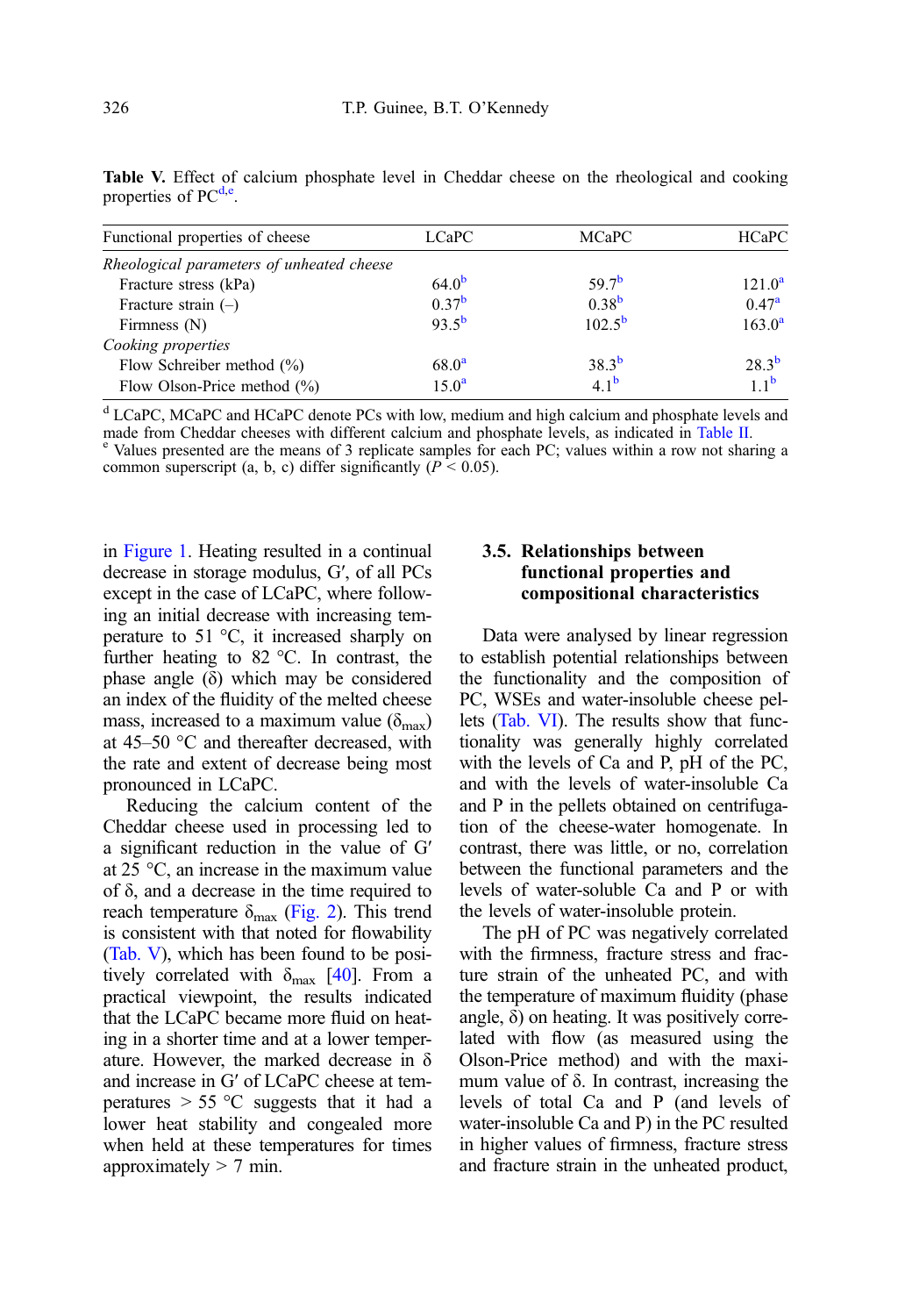<span id="page-10-0"></span>

Figure 1. Storage modulus (A) and phase angle (B) in PCs with different calcium levels (mg·g−<sup>1</sup> protein): LCaPC, 17.9 (▲); MCaPC, 22.1 (○); HCaPC, 28.4 (■).

and lower values for flowability and fluidity on heating.

## 4. DISCUSSION AND CONCLUSION

Reducing the levels of calcium (from 29.8 to 19.6 mg·g<sup>-1</sup> casein) and phosphorous (from 20 to 16 mg·g<sup>-1</sup> casein) in natural cheese had a marked impact on the functionality of the resultant PCs: reductions in fracture stress, fracture strain and firmness of the unheated product, and increases in the extent of flow and fluidity on melting. Considering the relationships between the rheological measurements and sensory texture  $[6]$  $[6]$ , the current data suggest that the PC became softer and shorter (more brittle) as the calcium level was reduced. The current results concur with those of Kapoor et al. [\[21\]](#page-15-0) who reported that lowering the calcium level of natural cheese from  $26$  to 21 mg·g<sup>-1</sup> protein led to a 20–45%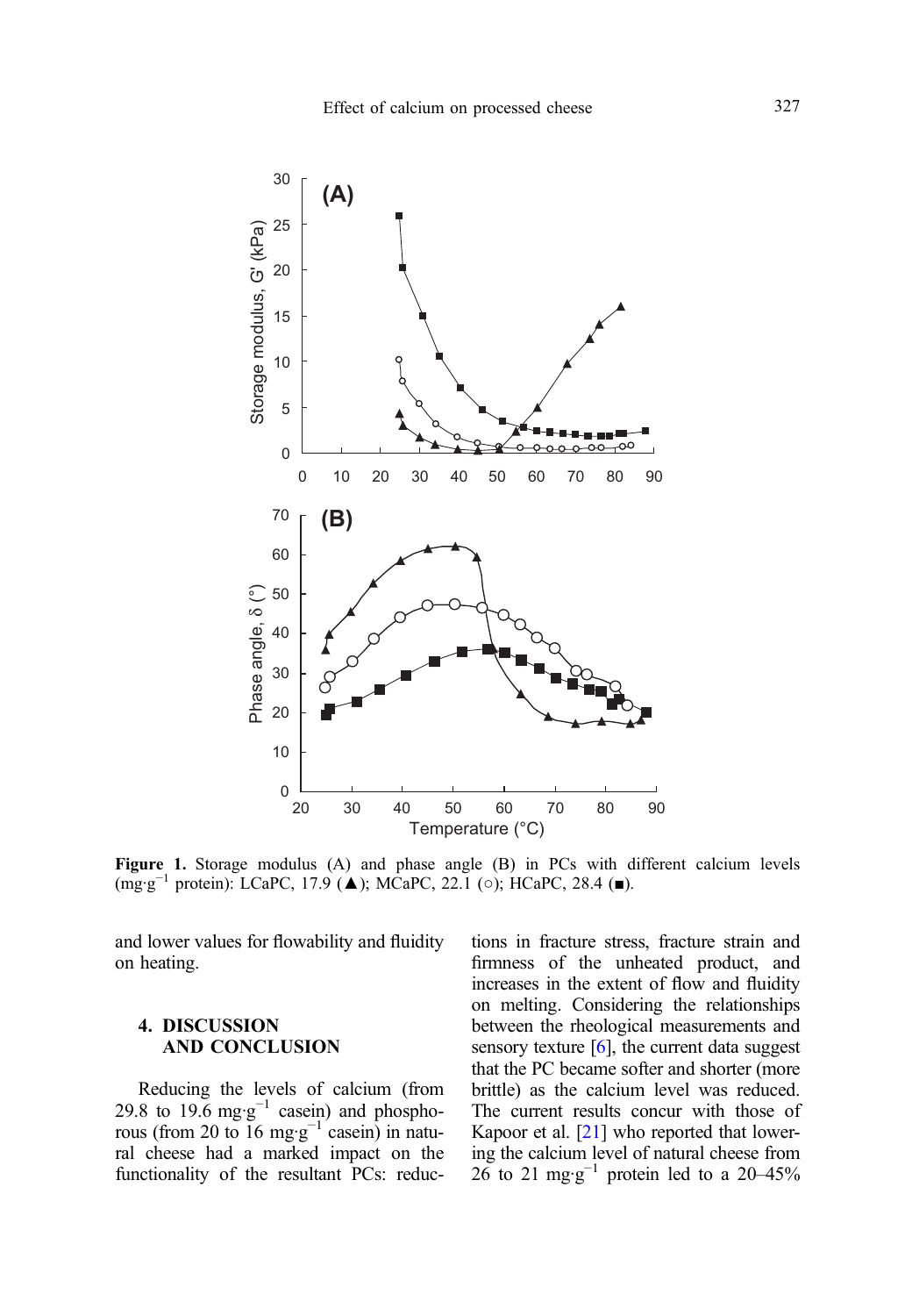<span id="page-11-0"></span>

**Figure 2.** Maximum phase angle  $(\delta_{\text{max}})$  ( $\bullet$ ) and temperature at  $\delta_{\text{max}}$  ( $\circ$ ) of PC as functions of the calcium level in Cheddar cheese. Error bars show the standard deviations of the values from three replicate trials.

reduction in hardness and a 10–40% increase in the heat-induced flow of PC food depending on the levels of lactose and salt-in-moisture. However, the change in functionality on reducing the calcium levels in this study was probably also affected by the concomitant increase in the pH (by  $\sim$  0.2 units) of the PC, as reflected by the significant correlations between pH and functional parameters [\(Tab. VI](#page-12-0)). Various studies have shown that increasing pH in the range 5.7–6.7 is paralleled by reductions in hardness and storage modulus and an increase in loss tangent [[26](#page-16-0), [28\]](#page-16-0). However, it is difficult to gauge the contribution of pH on the functionality of PC because of indirect effects of the methods used to control pH (different emulsifying salts; pH adjustment before formation using a given type of emulsifying salt) on calcium sequestration potential of the emulsifying salt blend during product formation and cooling).

The changes in  $G'$  and  $\delta$  with temperature in the HCaPC and MCaPC were typical of those reported elsewhere for cheese and PC [[10,](#page-15-0) [12,](#page-15-0) [27](#page-16-0)]. They have been attributed to liquefaction of the fat phase [\[11](#page-15-0)] and weakening/loosening of the casein network as affected by heat-induced alterations in the balance of hydrophobic attractive forces and electrostatic repulsive forces between the proteins [\[27](#page-16-0)]. LCaPC displayed a somewhat unusual behaviour, showing a sharp reduction in  $\delta$  and large increase in G' at  $> 50$  °C. This indicated a strong heatinduced thickening in the LCaPC at high temperatures. Such a thickening bears a resemblance to the "creaming effect" exhibited by PCs on holding at high temperature for extended times during manufacture  $[13]$  $[13]$  $[13]$ . In practice, this effect, is highly desirable in high-moisture PC spreads where it imparts viscosity, "stand-up" body and creaminess, and is promoted by the use of low-calcium cheeses or the partial replacement of cheese (especially young cheese) or rennet casein with caseinate and/or by the use of specific emulsifying salts such as pyrophosphates known to have high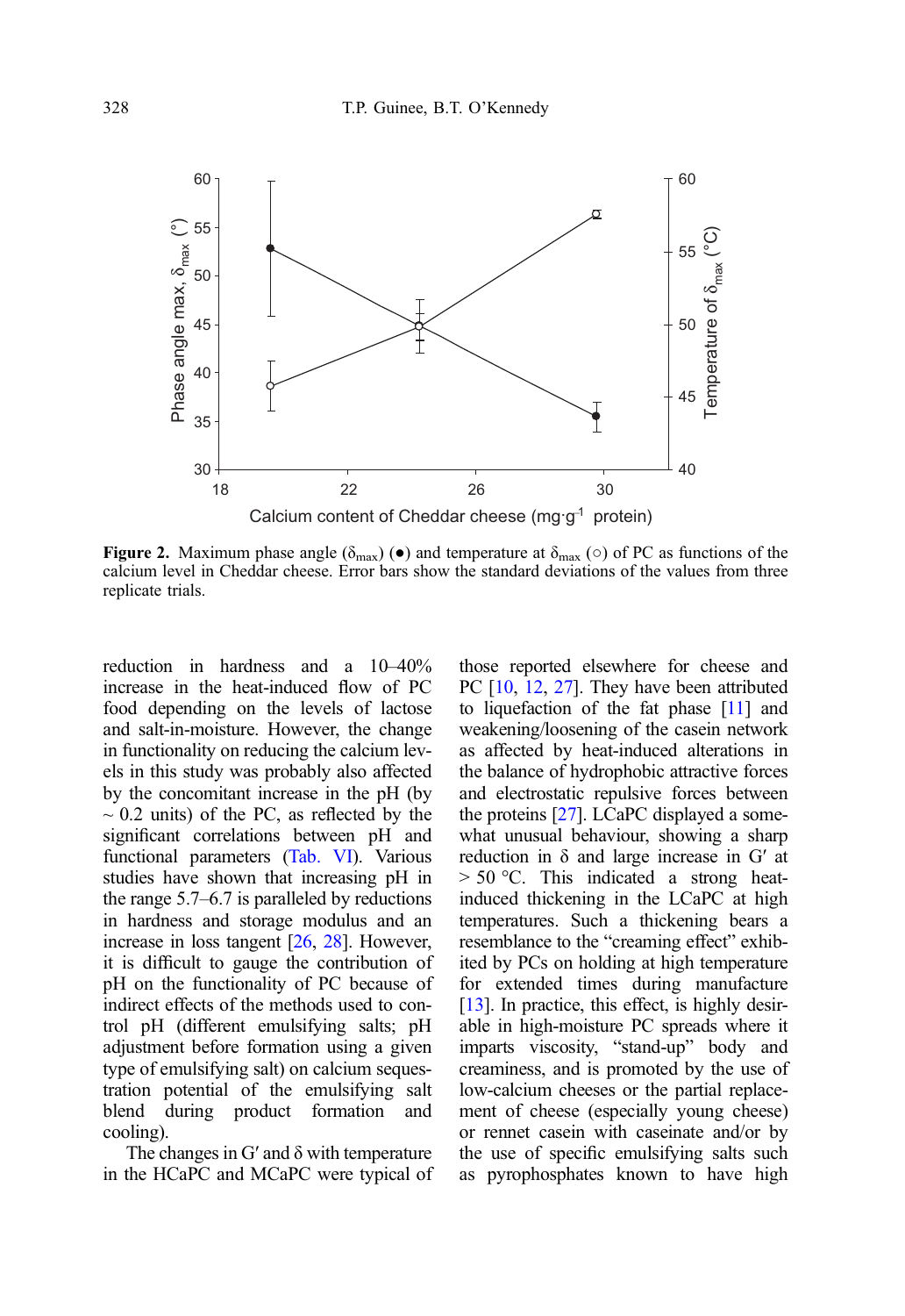| Functional properties                                      | Firmness   | Fracture   | Fracture   | Phase angle | Temperature              | Flow Schreiber | Flow Olson-Price |
|------------------------------------------------------------|------------|------------|------------|-------------|--------------------------|----------------|------------------|
| of cheese                                                  |            | stress     | strain     | max         | of $\delta_{\text{max}}$ | method         | method           |
| pH                                                         | $-$ /**    | $-$ /*     | $-$ /***   | $^{+/*}$    | $-$ /***                 | ns             | $^{+/**}$        |
| Total calcium $(g \cdot 100 \text{ g}^{-1})$               | $^{+/***}$ | $^{+/***}$ | $^{+/***}$ | $-$ /***    | $^{+/***}$               | $-$ /*         | $-$ /*           |
| Total phosphorous $(g \cdot 100 g^{-1})$                   | $^{+/***}$ | $^{+/***}$ | $^{+/***}$ | $-$ /***    | $^{+/***}$               | $-$ /*         | ns               |
| Total calcium + phosphorous $(g \cdot 100 \text{ g}^{-1})$ | $^{+/***}$ | $^{+/***}$ | $^{+/***}$ | $-$ /***    | $^{+/***}$               | $-$ /*         | ns               |
| WS protein $(g \cdot 100 \text{ g}^{-1})$                  | ns         | ns         | ns.        | ns          | ns.                      | ns             | $-$ /**          |
| WS calcium $(g \cdot 100 \text{ g}^{-1})$                  | ns         | ns         | ns         | ns          | ns                       | ns             | ns               |
| WS phosphorous $(g \cdot 100 g^{-1})$                      | ns         | ns         | ns         | ns          | ns                       | ns             | ns               |
| WIS protein $(g \cdot 100 g^{-1})$                         | ns         | ns         | ns         | ns          | ns                       | ns             | $^{+/**}$        |
| WIS calcium $(g \cdot 100 g^{-1})$                         | $^{+/**}$  | $^{+/***}$ | $^{+/***}$ | $-$ /***    | $^{+/**}$                | $-$ /*         | ns               |
| WIS phosphorous $(g \cdot 100 g^{-1})$                     | $^{+/***}$ | $^{+/***}$ | $^{+/***}$ | $-$ /***    | $^{+/***}$               | $-$ /*         | ns               |
| WIS calcium + phosphorous (g·100 $g^{-1}$ )                | $^{+/***}$ | $^{+/***}$ | $^{+/***}$ | $-$ /***    | $^{+/***}$               | $-$ /*         | ns               |

<span id="page-12-0"></span>Table VI. Relationships between the compositional and functional parameters of PCs varying in calcium level<sup>a,b,c</sup>.

Statistical significance using linear regression analysis  $*P < 0.05$ ;  $**P < 0.01$ ;  $**P < 0.001$ ; ns, non significant with  $P > 0.05$ .

<sup>a</sup> LCaPC, MCaPC and HCaPC denote PCs with low, medium and high calcium and phosphate levels and made from Cheddar cheeses with different calcium and phosphate levels, as indicated in [Table](#page-6-0) II.

<sup>b</sup> Correlations were obtained using linear regression analysis. The positive sign  $(+)$  indicates a positive relationship between the two parameters while a negative sign  $(-)$  denotes an inverse correlation.

c WS denotes water-soluble, and WIS denotes water-insoluble.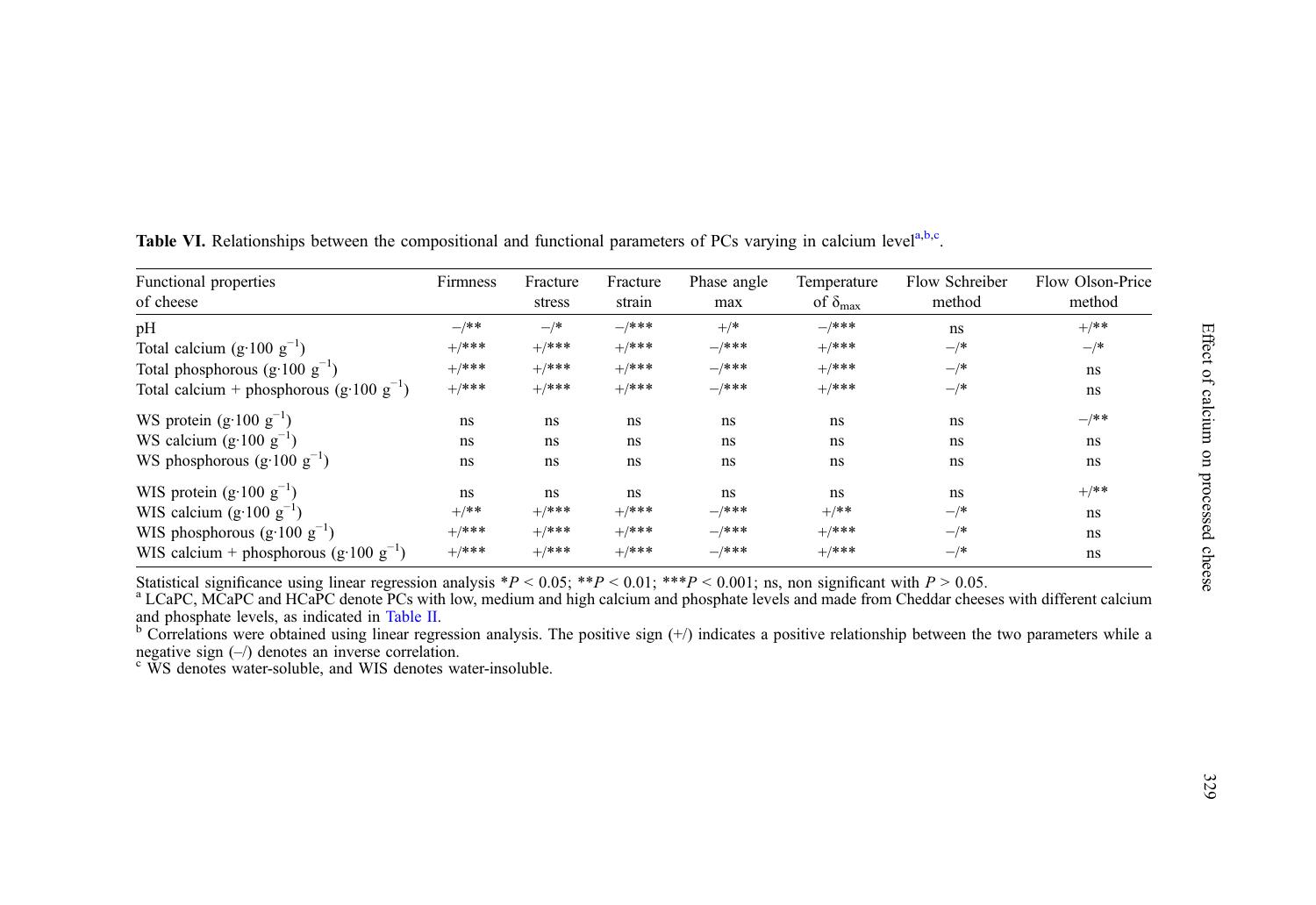calcium sequestering ability. It is unclear why this occurrence was most pronounced in LCaPC; it may reflect differences in ionic strength in the heated PC mass which would influence the magnitude and range of electrostatic interactions between proteins [\[1](#page-14-0)] and, the ratio of attractive-to-repulsive forces. Moreover, the lower level of insoluble calcium phosphate to protein in LCaPC may be conducive to further hydration and swelling of the protein in LCaPC on reheating to high temperatures for a long time (up to 15 min), as pertain to the conditions during measurement of viscoelasticity in this study. The apparent discrepancy between the empirical melt tests (modified Schreiberand Price-Olson assays) and low deformation theology at temperatures approximately > 50 °C may be attributed to the fact that in the former tests, the samples are not constrained and if flow is initiated at lower temperatures (as for example at  $\leq 50$  °C in LCaPC), subsequent heating cannot reverse the flow even though the G' and δ, as measured using low strain deformation at  $> 50$  °C, increase and decrease, respectively; in the latter test, the cheese sample in the form of a high diameter cylinder of low height is constrained between parallel serrated plates during heating.

For all PCs,  $> 70 \text{ g} \cdot 100 \text{ g}^{-1}$  of the natural cheese protein was in the WSE following processing in the presence of orthophosphates and citrate at pH 6.3–6.5. In addition, it was found that only 18–25 g·100  $g^{-1}$  of the total calcium and 24–35 g·100  $g^{-1}$  of the total phosphate were associated with this fraction. Hence, > 75 g·100 g<sup>-1</sup> of the total calcium and  $\sim$  70 g·100 g<sup>-1</sup> of phosphate was in a water-insoluble state. It is possible that the insoluble calcium and phosphate could be partially associated with the insoluble protein fraction but it is more realistic to expect insoluble calcium phosphate. It is noteworthy that insoluble calcium phosphate inclusions have been frequently observed in PCPs made using sodium orthophosphates and citrates [[3](#page-14-0), [32,](#page-16-0) [35](#page-16-0)], using various microscopic and X-ray diffraction techniques.

These results pose a question, "How does a dominant orthophosphate-based emulsifying salt blend solubilise a large percentage of protein which was inherently insoluble through calcium or calcium phosphate-mediated linkages, in the natural cheese?" Most of the relevant publications on the effects of orthophosphates on casein have reverted to dilute casein dispersions  $({\sim} 3{\text{--}}10 \text{ g} \cdot 100 \text{ g}^{-1})$  [[29](#page-16-0)]. Fox et al. [[8](#page-15-0)] showed that high levels of orthophosphate could initiate gelation in reconstituted milk  $(3–12 \text{ g}\cdot 100 \text{ g}^{-1}$  solids). This gelation phenomenon was pH dependent, being faster at neutral pH values, higher temperatures and higher concentration of milk solids. It is inferred from their data that 80–90 g·100  $g^{-1}$  of the calcium was associated with the gelled protein fraction which, however, only accounted for 30 g·100 g<sup>-1</sup> of protein. This migration of protein from a micellar to a soluble state (milk opacity severely reduced) and the associated migration of calcium (and phosphate?) from what was the casein micelle to a gelled protein matrix is key to the understanding of the phenomenon. Panouillé et al. [\[31](#page-16-0)] also observed a heat-induced aggregation and gelation of casein "submicelles" by polyphosphate, which again was pH and concentration dependent. Gaucher et al. [[9](#page-15-0)] studied the effect of high concentrations of orthophosphate (157 mmol·L−<sup>1</sup> ) on skim milk, where the opacity of the milk was severely reduced, a high concentration of soluble casein was produced and calcium phosphate crystals were formed. They suggested that at high levels of added phosphate, both citrate bound calcium (in the serum) and calcium bound to casein (but not to inorganic phosphate) are sequestered by the added phosphate producing precipitated calcium phosphate. This study suggests that similar mechanisms may operate in PC. The depletion of casein calcium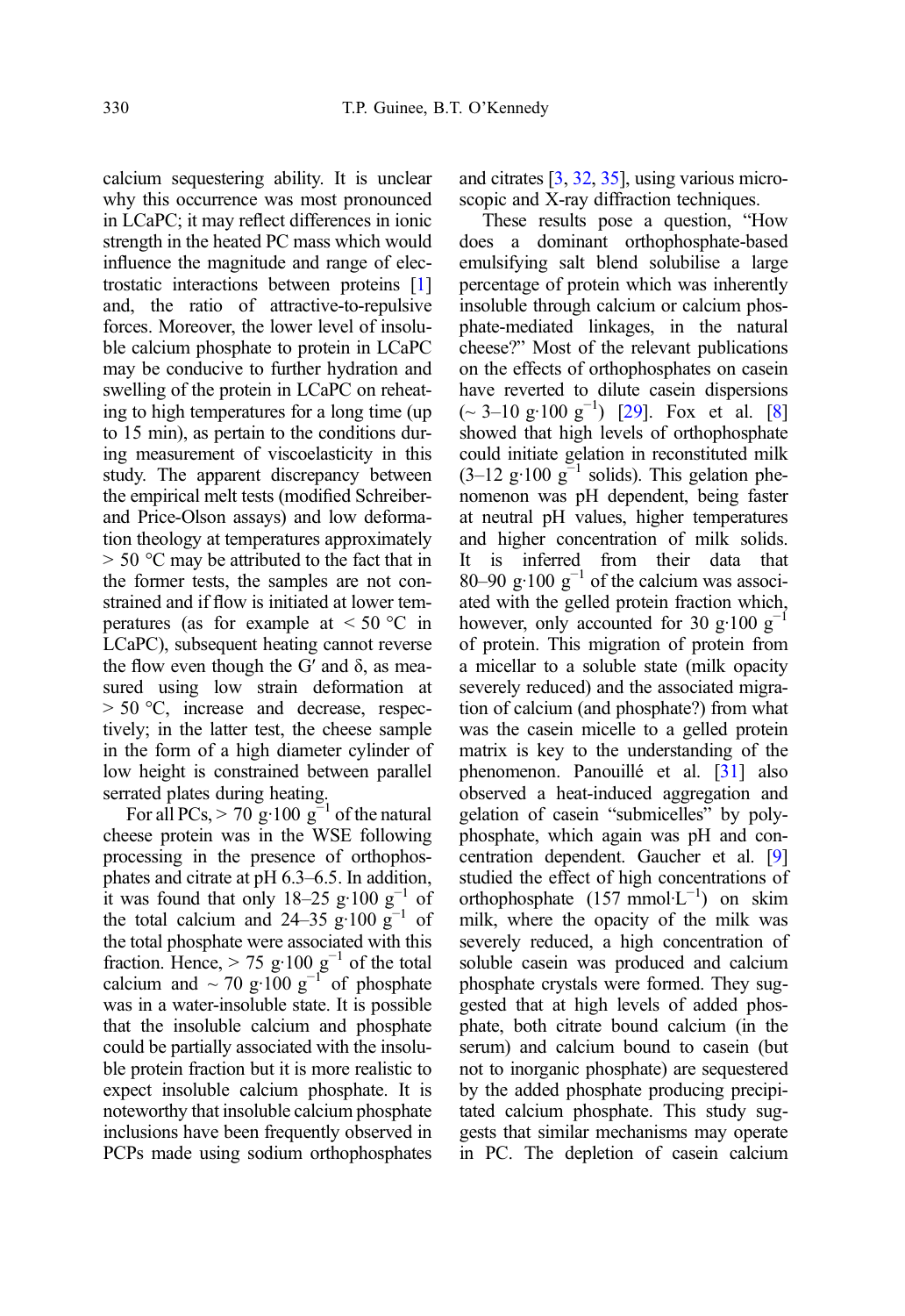<span id="page-14-0"></span>and native colloidal calcium phosphate from the casein by the emulsifying salt may result in simultaneous disruption of the casein matrix of the natural cheese and solubilisation of a large portion of the casein. However, extrapolation from a WSE of the PC to mechanisms of emulsifying salt action and resulting functionality of the PC may be just as suspicious as attempting to correlate model studies using gelation of low protein dispersions at high casein-emulsifying salt ratios [[9,](#page-15-0) [31\]](#page-16-0) as the driver of PC functionality. The WSE, as used in this study, may not be entirely simulative of the native serum phase of the PC. Indeed, further studies (Guinee and O'Kennedy, unpublished data) in our laboratory have shown that the levels of water-soluble protein extracted from model PCs made using different levels of disodium orthophosphate anhydrous  $(0.75-3.4 \text{ g} \cdot 100 \text{ g}^{-1})$  approach 100% of total levels in the cheese, while the levels of soluble calcium increased from 10% to 30% of total Ca, as the ratio of water to PC was increased from 0.5:1 to 10:1 in the preparation of the WSE. A similar observation was made by Shirashoji et al. [[37](#page-16-0)] who reported an increase in soluble Ca from 26% to 63% of total calcium as the extraction ratio of cheese-to-water was increased from 1:1 to 1:4 on using tetra sodium pyrophosphate at  $0.25$  g·100 g<sup>-1</sup> as emulsifying salt.

Regression analysis indicated that the functionality of the PC was strongly correlated with the high levels of water-insoluble calcium and phosphate, but not to the levels of water-soluble/water-insoluble protein. At first approximation this may suggest that (i) insoluble calcium and phosphate largely control the structure, and therefore the rheology and meltability, of the PC possibly by associating with insoluble protein (which only accounted for  $\sim$  25 g·100 g<sup>-1</sup> of the protein); (ii) the water-soluble protein has little or no role in the functionality of PCs products; or (iii) insoluble Ca and phosphate form a gel network, which affects product structure and rheology. However, owing to its high concentration (> 30 g·100 g<sup>-1</sup> in the moisture phase of PC; [Tab. IV\)](#page-7-0), it is likely that the water-soluble protein fraction is a mitigating factor influencing the structure and functionality of PCPs to a degree influenced by the composition of the insoluble phase. In this context, it is noteworthy that LCaPC which had levels of watersoluble/water-insoluble protein very similar to, but levels of water-insoluble Ca and P very different to, those of MCaPC and HCaPC had very different viscoelastic behaviours. Perhaps, a clearer insight on the possible roles of the WSP and waterinsoluble phases (WISP) of PC on structure-function relationships could be gleaned from the extensions of model studies, such as those described, which would enable the gelation characteristics of the soluble phase to be studied under various conditions, on its removal from the insoluble phase by centrifugation. However, in addition to its effect on the levels of insoluble calcium and phosphate, varying calcium level in natural cheese may also affect PC properties by other means not considered in this study, for example, degree of emulsification, and differences in moisture content of natural cheese used.

Acknowledgements: The authors gratefully acknowledge the technical assistance of E.O. Mulholland and C. Mullins and the financial assistance of the Dairy Levy Trust.

#### **REFERENCES**

- [1] Bryant C.M., McClements D.J., Molecular basis of protein functionality with special consideration of cold-set gels derived from heat-denatured whey, Trends Food Sci. Technol. 9 (1998) 142–151.
- [2] BSI, Chemical analysis of cheese. Part 5: Determination of pH value, British Standard 770, British Standards Institution, London, UK, 1976.
- [3] Carić M., Kaláb M., Processed cheese products, in: Fox P.F. (Ed.), Cheese,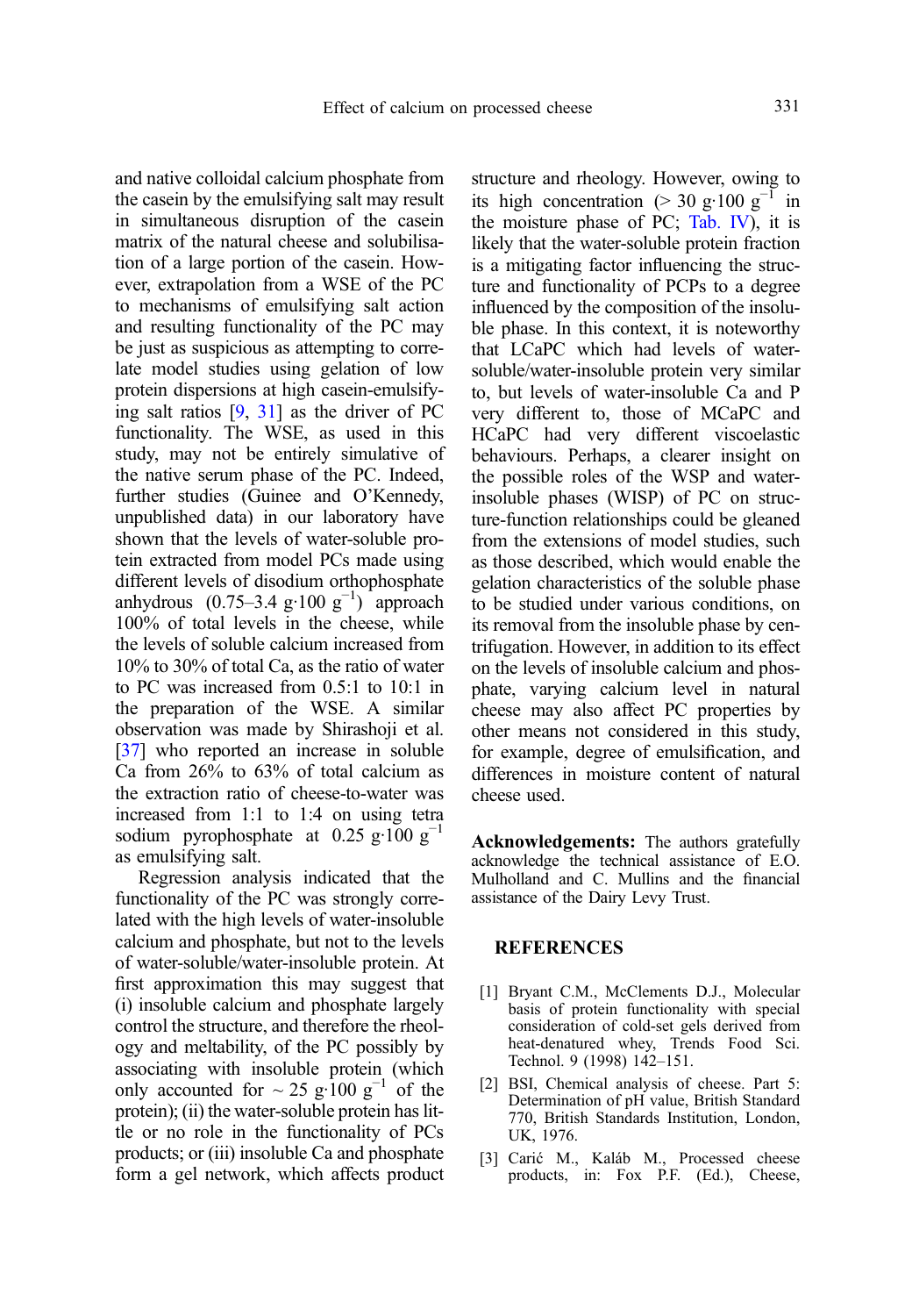<span id="page-15-0"></span>Chemistry, Physics and Microbiology, vol. 2. Major Cheese Groups, Elsevier Applied Science Publishers Ltd., London, UK, 1987, pp. 339–383.

- [4] Code of Federal Regulations, Part 133: Cheese and related products, in: Food and Drugs 21. Code of Federal Regulations, Parts 100–169, US Government Printing Office, Washington, DC (www.gpoaccess. gov/CFR/INDEX.HTML), 2008.
- [5] Codex Alimentarius Commission, FAO/ WHO standards Codex [6] Alimentarius, Current Official Standards (www.codexalimentarius.net/web/standard\_list), 2008.
- [6] Everard C.D., O'Donnell C.P., O'Callaghan D.J., Howard T.V., Sheehan E.M., Delahunty C.M., Relationships between sensory and rheological measurements of texture in maturing commercial Cheddar cheese over a range of moisture and pH at the point of manufacture, J. Texture Stud. 37 (2006) 361–382.
- [7] Fenelon M.A., O'Connor P., Guinee T.P., The effect of fat content on the microbiology and proteolysis in Cheddar cheese during ripening, J. Dairy Sci. 83 (2000) 2173–2183.
- [8] Fox K.K., Harper M.K., Holsinger V.H., Pallansch M.J., Gelation of milk solids by orthophosphate, J. Dairy Sci. 48 (1965) 179–185.
- [9] Gaucher I., Piot M., Beaucher E., Gaucheron F., Physico-chemical characterization of phosphate-added skim milk, Int. Dairy J. 17 (2007) 1375–1383.
- [10] Guggisberg D., Bütikofer U., Albrecht B., Melting and solidification characteristics of Swiss raclette cheese measured by small amplitude oscillatory shear measurements, J. Texture Stud. 38 (2007) 297–323.
- [11] Guinee T.P., Auty M.A.E., Corcoran M.O., Mulholland E.O., Preliminary observations on effects of fat content and degree of fat emulsification on the structure-functional<br>relationship of Cheddar-type cheese, relationship of Cheddar-type J. Texture Stud. 31 (2000) 645–663.
- [12] Guinee T.P., Auty M.A.E., Mullins C., Observations on the microstructure and heat-induced changes in the viscoelasticity of commercial cheeses, Austr. J. Dairy Technol. 1999 (54) 84–89.
- [13] Guinee T.P., Carić M., Kaláb M., Pasteurized processed cheese and substitute products, in: Fox P.F., McSweeney P.L.H., Cogan T.M., Guinee T.P. (Eds.), Cheese, Chemistry, Physics and Microbiology, 3rd edn., vol. 2. Major Cheese Groups, Elsevier Applied

Science Publishers Ltd., London, UK, 2004, pp. 349–394.

- [14] Guinee T.P., Harrington D., Corcoran M.O., Mulholland E.O., Mullins C., The compositional and functional properties of commercial Mozzarella, Cheddar and analogue pizza cheeses, Int. J. Dairy Technol.  $\overline{5}$  (2000) 51–56.
- [15] Guinee T.P., Mulholland E.O., Kelly K., O'Callaghan D.J., Effect of protein-to-fat ratio of milk on the composition, manufacturing efficiency and yield of Cheddar cheese, J. Dairy Sci. 90 (2007) 110–123.
- [16] Guo M.R., Kindstedt P.S., Age-related changes in the water phase of Mozzarella cheese, J. Dairy Sci. 78 (1995) 2099–2107.
- [17] IDF, Milk Determination of total phosphorous content spectrometric method, Provisional International IDF Standard 42B, International Dairy Federation, Brussels, Belgium, 1990.
- [18] ISO/IDF, Milk and milk products determination of calcium, magnesium, sodium, potassium and magnesium contents – Atomic Absorption spectrometric method, International Standard ISO 8070 and IDF standard 119, International Dairy Federation, Brussels, Belgium, 2007.
- [19] Joshi N.S., Muthukumarappan K., Dave R.I., Effect of calcium on microstructure and meltability of part skim Mozzarella cheese, J. Dairy Sci. 87 (2004) 1975–1985.
- [20] Kapoor R., Metzger L.E., Process cheese: scientific and technological aspects – a review, Compr. Rev. Food Sci. Food Safety 7 (2008) 194–214.
- [21] Kapoor R., Metzger L.E., Biswas A.C., Muthukumarappan K., Effect of natural cheese characteristics on process cheese properties, J. Dairy Sci. 90 (2007) 1625–1634.
- [22] Keller B., Olson N.F., Richardson T., Mineral retention and rheological properties of Mozzarella cheese made by direct acidification, J. Dairy Sci. 57 (1974) 174–180.
- [23] Kindstedt P.S., Carić M., Milanovíc S., Pasta-filata cheeses, in: Fox P.F., McSweeney P.L.H., Cogan T.M., Guinee T.P. (Eds.), Cheese, Chemistry, Physics and Microbiology, 3rd edn., vol. 2. Major Cheese Groups, Elsevier Applied Science Publishers Ltd., London, UK, 2004, pp. 251–277.
- [24] Kuchroo C.N., Fox P.F., Soluble nitrogen in Cheddar cheese: comparison of extraction